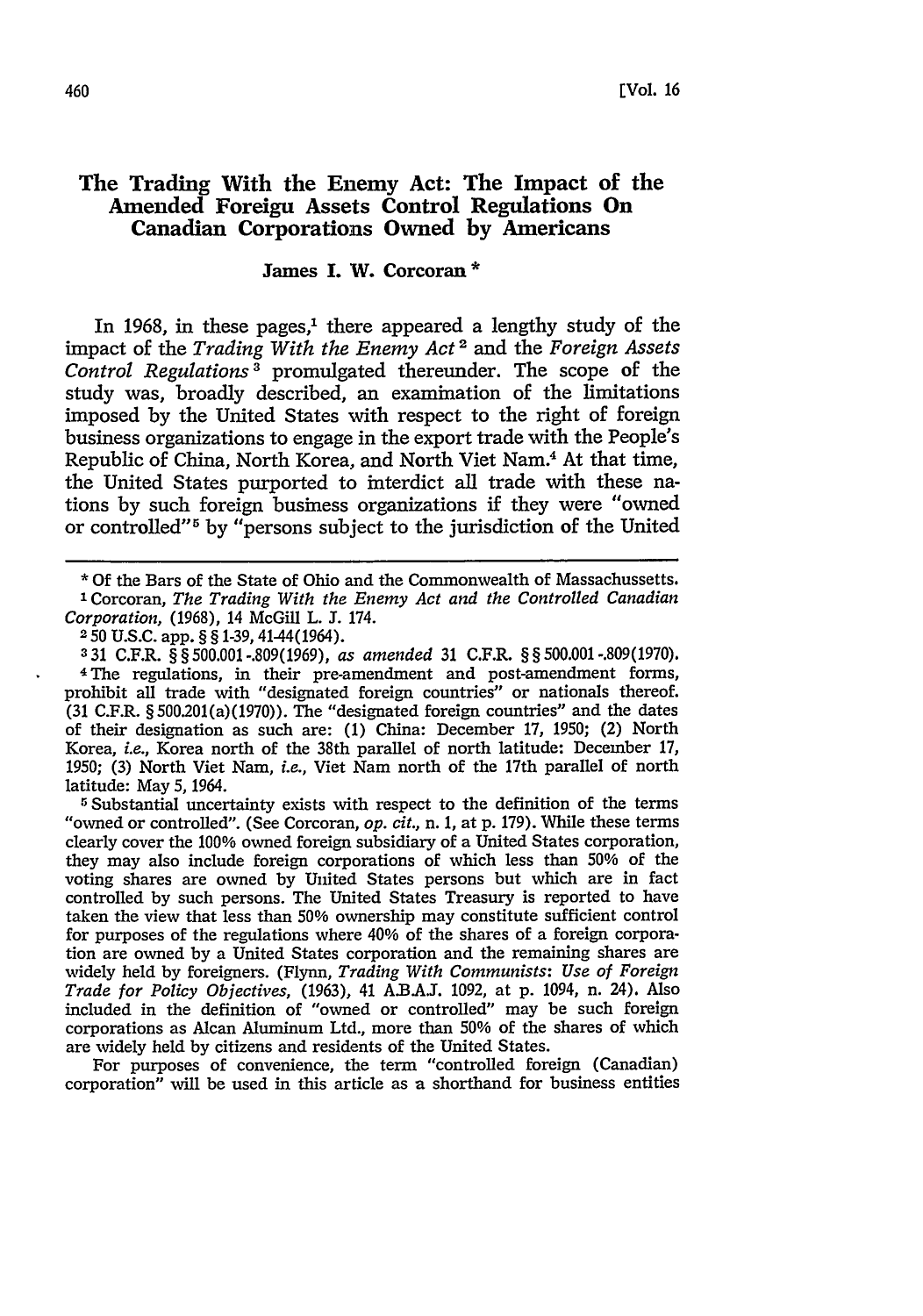States".<sup>6</sup> Although the impact of the act and regulations extends far beyond Canada, the scope of our study was more narrowly focused on the Canadian scene and upon Canadian business organizations. Because of the substantial number of Canadian business organizations which were subject to the *Act* and regulations by virtue of United States ownership or control, it is probable that no other nation has felt the impact of the *Act* and regulations on its sovereignty and economic well-being to the same extent as Canada.

The *Trading With the Enemy Act* and the regulations thereunder unilaterally impose a total embargo on trade with China by "persons subject to the jurisdiction of the United States" which far surpasses the multi-lateral restraints on trade with communist bloc countries in strategic goods imposed by the Consultative Committee (COCOM).<sup>7</sup> Canada trades freely with China subject to the COCOM list. The United States embargoes all trade with China. Domestically, in the United States, the embargo is now imposed under the recently enacted *Export Administration Act of 1969.8* The embargo

incorporated or organized under the laws of a jurisdiction other than the United States and "owned or controlled" by "persons subject to the jurisdiction of the United States" (n. 6 below). It should be bourne in mind that foreign partnerships, associations, trusts, and other foreign business entities are likewise subject to the act and regulations and are subsumed in our definition of "controlled foreign corporations."

*OThe Foreign Assets Control Regulations* in the pre-amendment and postamendment forms prohibit transactions by "persons subject to the jurisdiction of the United States" with "designated foreign countries" (n. 4 *supra)* or nationals thereof. "Persons subject to the jurisdiction of the United States" include:

- **(1)** Any person, wherever located, who is a citizen or resident of the United States;
- (2) Any person actually within the United States;
- (3) Any corporation organized under the laws of the United States or of any state, territory, possession or district of the United States; and
- (4) Any partnership, association, corporation, or other organization, wheresoever organized or doing business, which is owned or controlled by persons specified in subparagraph (1), (2), or (3) of this paragraph. **(31** C.F.R. § 500.329(1970)).

**<sup>7</sup>**The Consultative Committee includes all members of NATO except Iceland and, in addition, Japan.

**8.** The *Export Administration Act of 1969,* 50 U.S.C. app. § 2401 -2413, took effect upon the expiration of the *Export Control Act of 1949,* 50 U.S.C. app. § 2021-2032, which expired on December **31, 1969.** An indication of the liberalized nature of the **1969** legislation can be inferred from the shift from the word "control" in the title of the 1949 act to the word "administration" in the title of the **1969** act.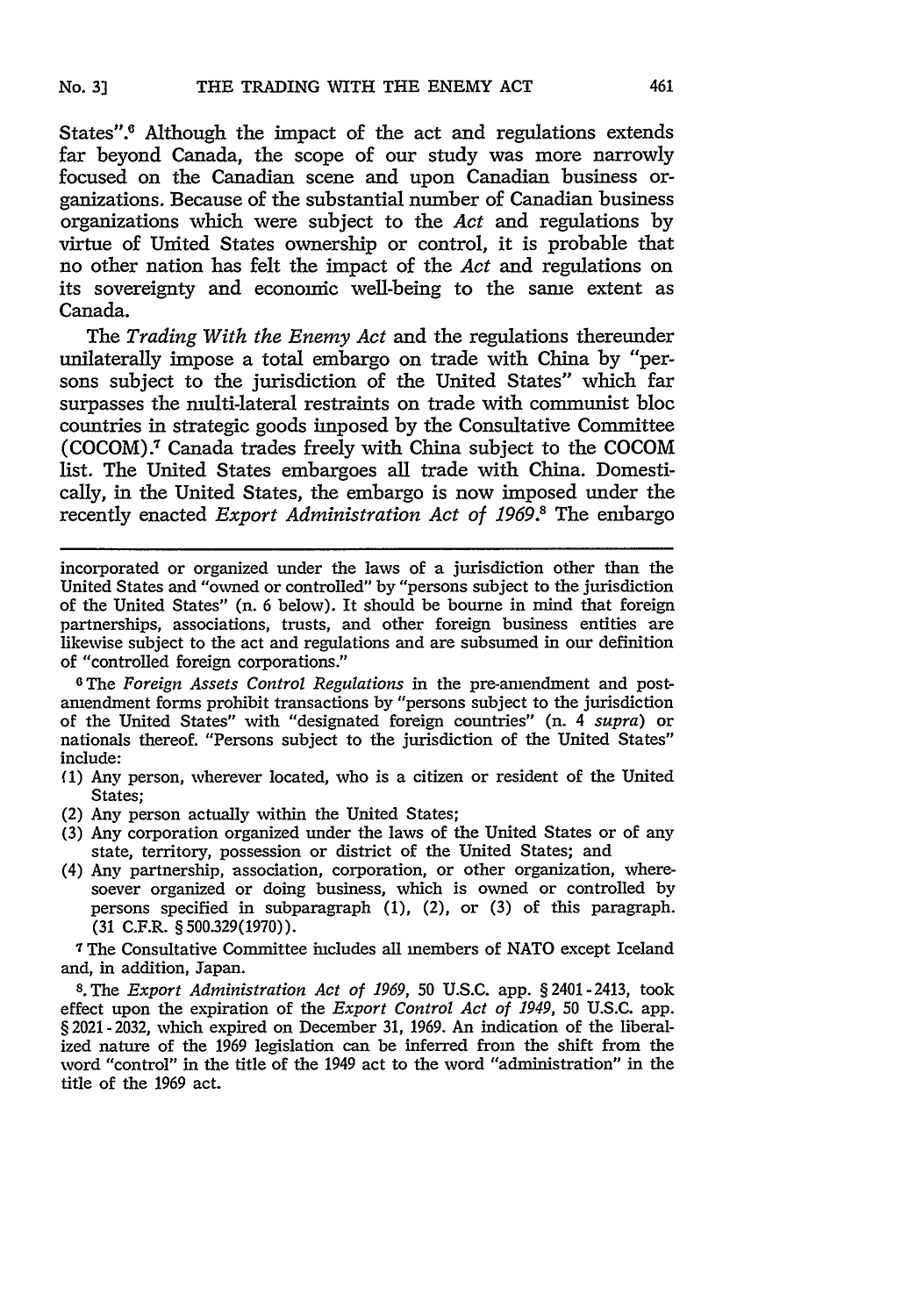is imposed on foreign business organizations owned or controlled by United States persons under the *Trading With the Enemy Act* and the *Foreign Assets Control Regulations* issued thereunder. One cannot quarrel with the jurisdictional right of the United States to impose further restrictions on its own nationals and domestic corporations beyond those authorized by COCOM; this right is based on the clearly accepted principle of territoriality, a principle which is subject to an exception generally recognized in international law to permit a country to exercise extraterritorial jurisdiction over its own nationals, whether they be individuals or legal entities organized under its laws.

It is, however, dubious that the United States should, as a matter of international law, or as a matter of policy, attempt to regulate the export policies of business entities organized under the laws of foreign countries and having no permanent establishment or other substantial contact with the United States apart from the fact that shareholder control resides in United States nationals or residents. Corporations or other business entities organized under the laws of a foreign country are not, as a matter of United States law, generally considered to be nationals or residents of the United States.<sup>9</sup> Yet it seems clear that the assertion of jurisdiction over controlled foreign corporations in the *Act* and regulations is based upon the assertion that determination of country of incorporation or organization of a business entity does not finally determine the nationality of such an entity, so that a business entity organized under the laws of a foreign country may be deemed to be a national of the United States merely because United States nationals own or control the business entity.

The fact that the United States and Canada are both members of the Consultative Committee which established the multi-national COCOM limitations on trade with communist bloc nations leads to the unfortunate inference that, when the United States is unable to achieve its international policy objectives on the basis of multilateral negotiation, it will resort to unilateral measures with dubious basis in generally recognized principles of international law to achieve those objectives.

**<sup>9</sup>** Compare with Craig, *Application of the Trading With the Enemy Act to Controlled Foreign Corporations Owned by Americans: Reflections on Freuhauf v. Massardy,* (1970), 83 Harv. L. Rev. 579, at pp. **586** *et seq.,* which contains a thorough analysis of the legal basis in United States and international law for the assertion of extraterritorial jurisdiction on the basis of ownership or control of a foreign business entity.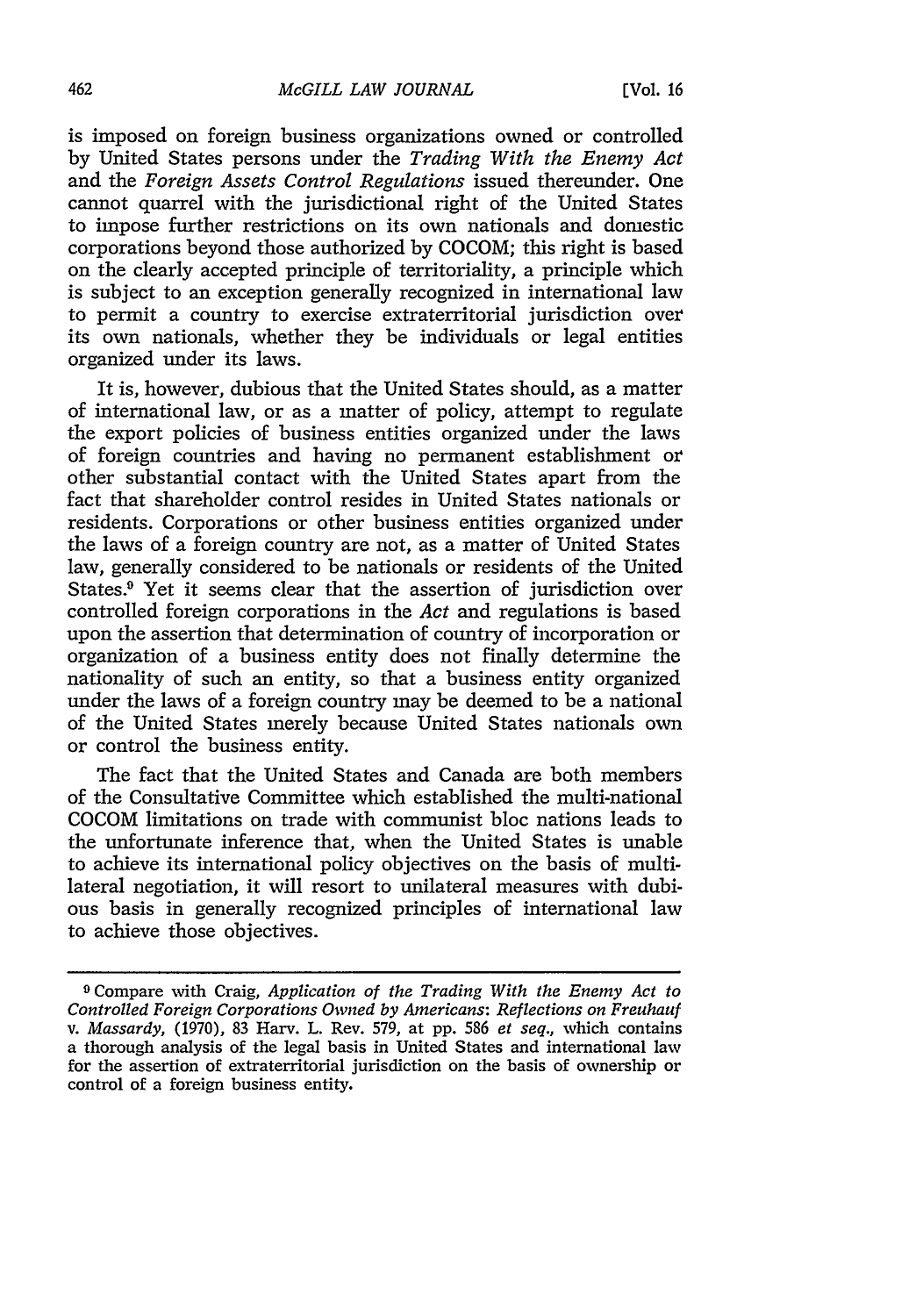In Canada, the offense to sovereignity inherent in the assertion of extraterritorial control under the *Act* and regulations has been heightened by the significant impact which the *Act* and regulations have apparently had on the Canadian economy for more than two decades. Our 1968 study set forth in some detail a number of cases in which the *Act* resulted in the frustration of substantial export transactions to China by Canadian corporations.<sup>10</sup> We shall now examine the 1969 amendments to the *Foreign Assets Control Regulations* to determine their probable impact on exports by controlled Canadian corporations to China.

#### **The Amended Foreign Assets Control Regulations**

Regardless of the actual economic impact of the *Act* and regulations, which defies quantification, and regardless of the theoretical justification in international law for the assertion of extraterritorial jurisdiction in the *Act,* the promulgation by the Director of the Office of Foreign Assets Control of a series of amendments to the *Foreign Assets Control Regulations* on December 24, 1969<sup>11</sup> was properly heralded as a significant and desirable change in United States policy.<sup>12</sup> Following quickly on the heels of the new regulations, President Nixon signed into law the *Export* Administration Act of 1969 a few days later.<sup>13</sup> The *Export Administration Act* evidences a reversal in the policy considerations underlying control of exports to communist bloc nations.<sup>14</sup> It is generally conceded that both the amendments to the *Foreign Assets*

*12E.g.,* New York Times, 2 January 1970, at p. 40, col. 3.

14The findings, set forth in section 2 of the *Act,* read as follows: "The Congress makes the following findings:

- (1) The availability of certain materials at home and abroad varies so that the quantity and composition of United States exports and their distribution among importing countries may affect the welfare of the domestic economy and may have an important bearing upon fulfillment of the foreign policy of the United States.
- (2) The unrestricted export of materials, information, and technology without regards to whether they make a significant contribution to the military potential of any other nation or nations may adversely affect the national security of the United States.
- (3) The unwarranted restriction of exports from the United States has a serious adverse effect on our balance of payments.
- (4) The uncertainty of policy toward certain categories of exports has curtailed the efforts of American business in those categories to the detriment of the overall attempt to improve the trade balance of the United States."

**<sup>10</sup>**Corcoran, *op. cit.,* n. 1, at pp. 189 *et seq.*

**<sup>11</sup>**34 Fed. Reg. 20189 *et seq.* (1969).

**<sup>&#</sup>x27;3** December 30, 1969.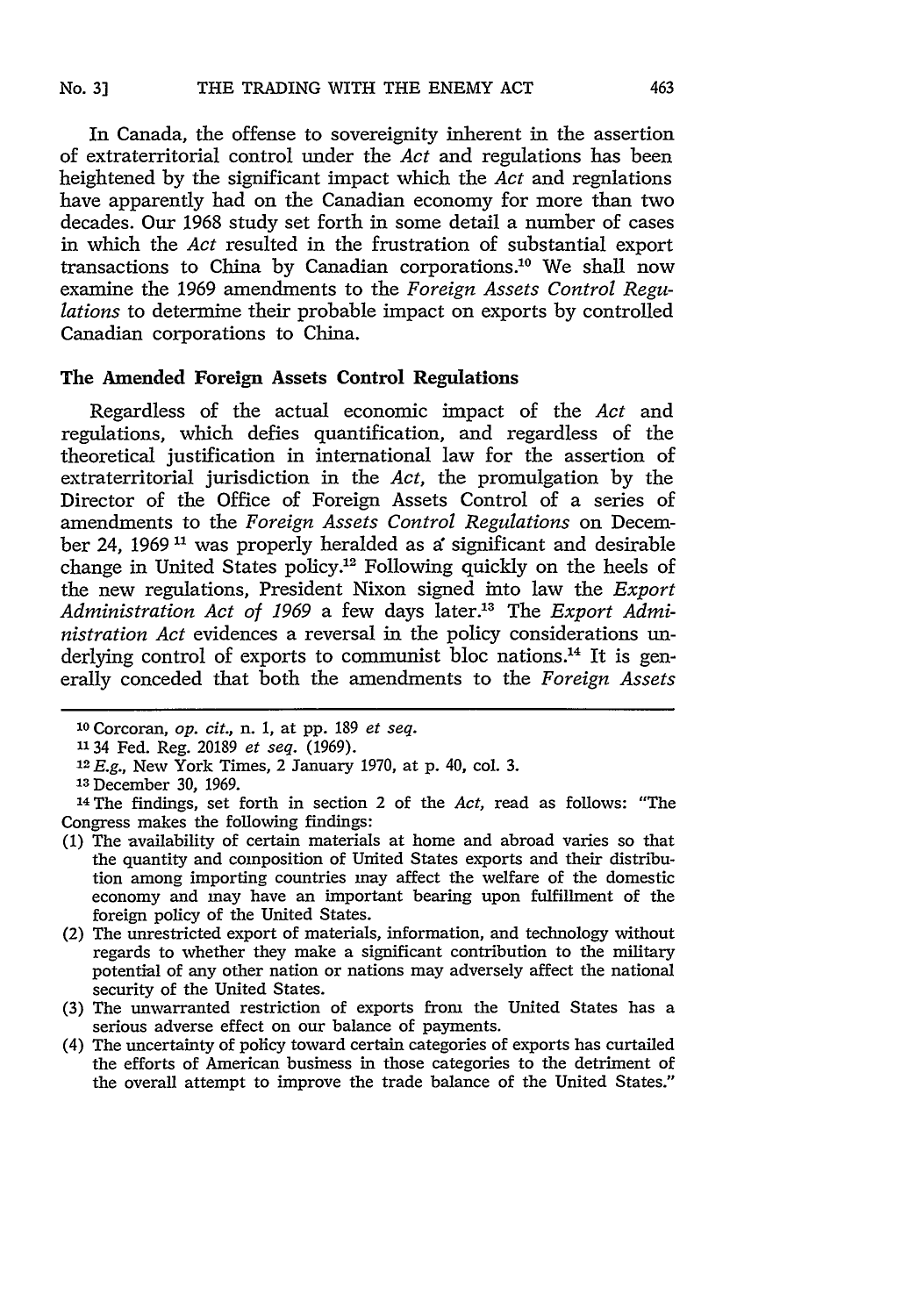*Control Regulations* and the *Export Control Act of 1969* are part of a concerted effort by the United States government to ameliorate the political and diplomatic climate between the United States and the People's Republic of China.<sup>15</sup> It is, perhaps, ironic justice, that Canada, whose long standing efforts to establish normal diplomatic relations with China have recently been crowned with success,<sup>10</sup> should become an incidental beneficiary of a shift in United States policy aimed at achieving better relations with China.

The amended *Foreign Assets Control Regulations* were heralded in the press as a *carte blanche* for controlled foreign corporations to trade with China, subject to the COCOM list and other applicable foreign restraints, if any.<sup>17</sup>. An examination of the amendments reveals that the emendations are neither so sweeping nor so precise as suggested in the press. Nonetheless, they represent, on their face, a substantial reversal of previous policy, and contingent upon further clarification and interpretation, may result in the development of significant export trade with China in non-strategic items by controlled foreign corporations.

### The Structure of the Amendments

The amendments do not substantially alter any of the existing regulatory language. Instead, a new section covering certain transactions by persons in foreign countries is added to the existing regulatory framework.'8 One significant fact about this method of amendment is that it does not alter the claim by the United States to extraterritorial jurisdiction over controlled foreign corporations, but instead licenses certain transactions with China; although this difficulty may be theoretical, in view of the fact that the United States apparently has not yet attempted to exercise the claimed extraterritorial jurisdiction directly over controlled foreign corporations, preferring to act against United States shareholders, it does indicate that the amendment reflects an adjustment deemed expedient for political or diplomatic reasons and not a retreat from the philosophy of extraterritorial jurisdiction which has always

**<sup>15</sup>**New York Times, 11 January 1970, at § 4, p. 6, col. 7.

**<sup>16</sup>**Canada reached an accord with the People's Republic of China on October 10, 1970 with respect to the opening of diplomatic relations; the accord was announced on October 13, 1970. (New York Times, 25 October 1970, at p. 29, col. 1).

*<sup>17</sup>E.g.,* New York Times, 19 April 1970, at § 3, p. 1, col. 1. 1831 C.F.R. § 500.541(1970).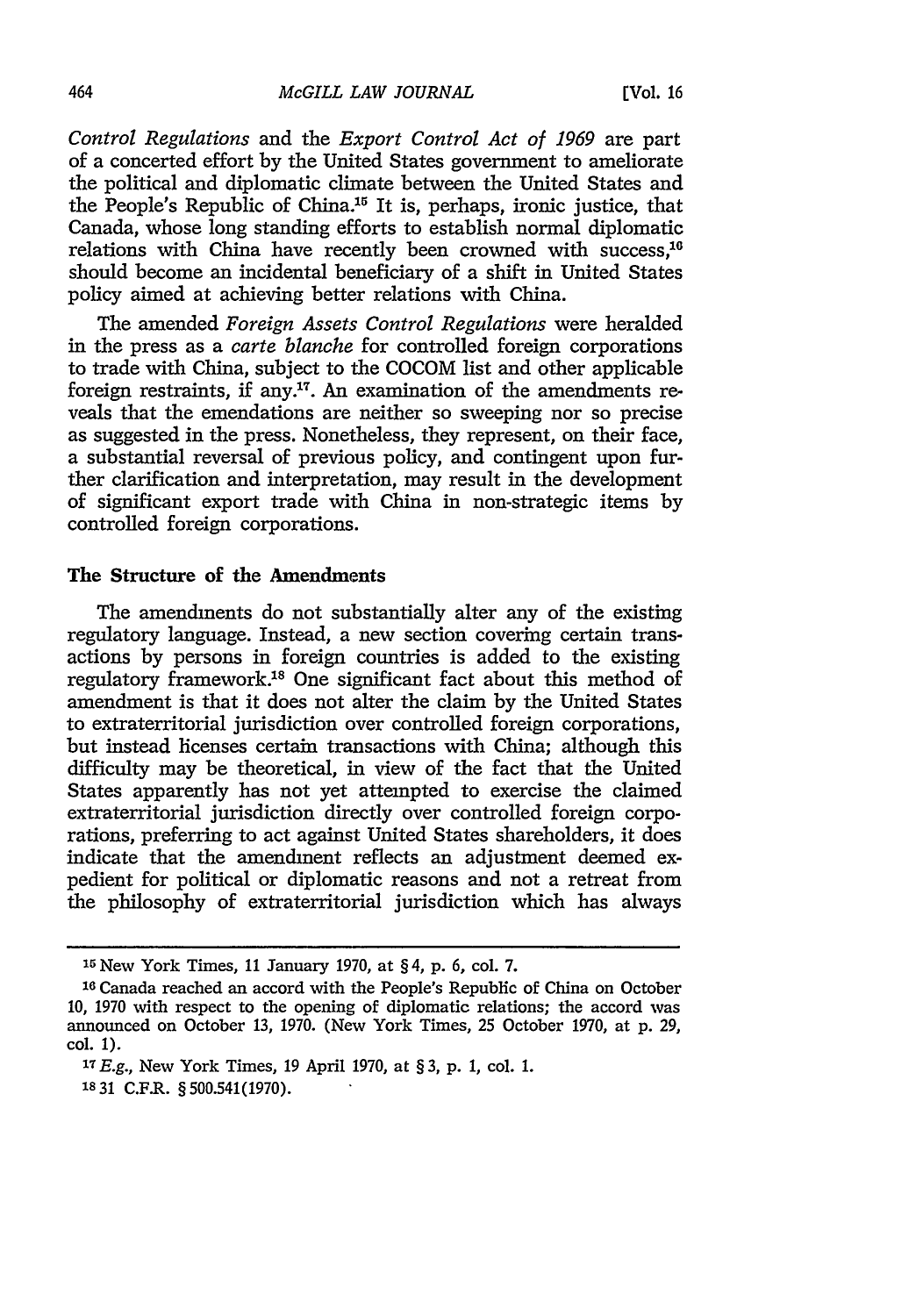been a troublesome aspect of the regulations. New section 500.541 reads as follows:

*§500.541 Certain transactions by persons in foreign countries.*

(a) Except as provided in paragraphs  $(b)$ ,  $(c)$ ,  $(d)$ ,  $(e)$  and  $(f)$  of this section, all transactions incident to the conduct of business activities abroad engaged in **by** any individual ordinarily resident in a foreign country in the authorized trade territory, or by any partnership, association, corporation or other organization which is organized and doing business under the laws of any foreign country in the authorized trade territory, are hereby authorized.

(b) This section does not authorize any transaction involving U. S. dollar accounts or any other property subject to the jurisdiction of the United States.

(c) This section does not authorize any transaction involving the purchase or sale or other transfer of:

**(1)** Any merchandise of U. S. origin, except as authorized by § 500.533;

(2) Any merchandise regardless of origin of a type included in the Commodity Control List of the U. S. Department of Commerce set forth in 15 CFR Part 399 and followed on that list by the letter "A" in the column headed "Special Provisions List" or of a type the unauthorized exportation of which from the United States is prohibited by any of the several regnlations referred to in 15 CFR 370.10; or

(3) Any technical data, as that term is defined in § 500.543, except to the extent authorized by that section.

(d) This section does not authorize the transportation aboard any vessel which is owned or controlled by any person described in paragraph (a) of this section of any merchandise directly to or from mainland China except when export of such merchandise is authorized by § 500.533.

(e) This section does not authorize the supply of petroleum products to any vessel.

(f) This section does not authorize any transaction involving North Korea or North Viet Nam or their nationals, or merchandise the country of origin of which is North Korea or North Viet Nam.

This new section, with the exceptions contained therein, broadly describes the scope of transactions in which controlled foreign corporations can now engage with China.

The other amendments which may have direct impact on controlled foreign corporations are section 500.538,19 dealing with transportation and insurance of certain merchandise, and section 500.543 20 governing technical data. Additional amendments in sections 500.544 **21** and **500.545** 22 have been added to permit persons

**<sup>19</sup>**31 C.F.R. § 500.538(1970).

**<sup>2031</sup>** C.F.R. § 500.543(1970).

**<sup>2131</sup>** C.F.R. § 500.544(1970).

**<sup>2231</sup>** C.F.R. § 500.545(1970).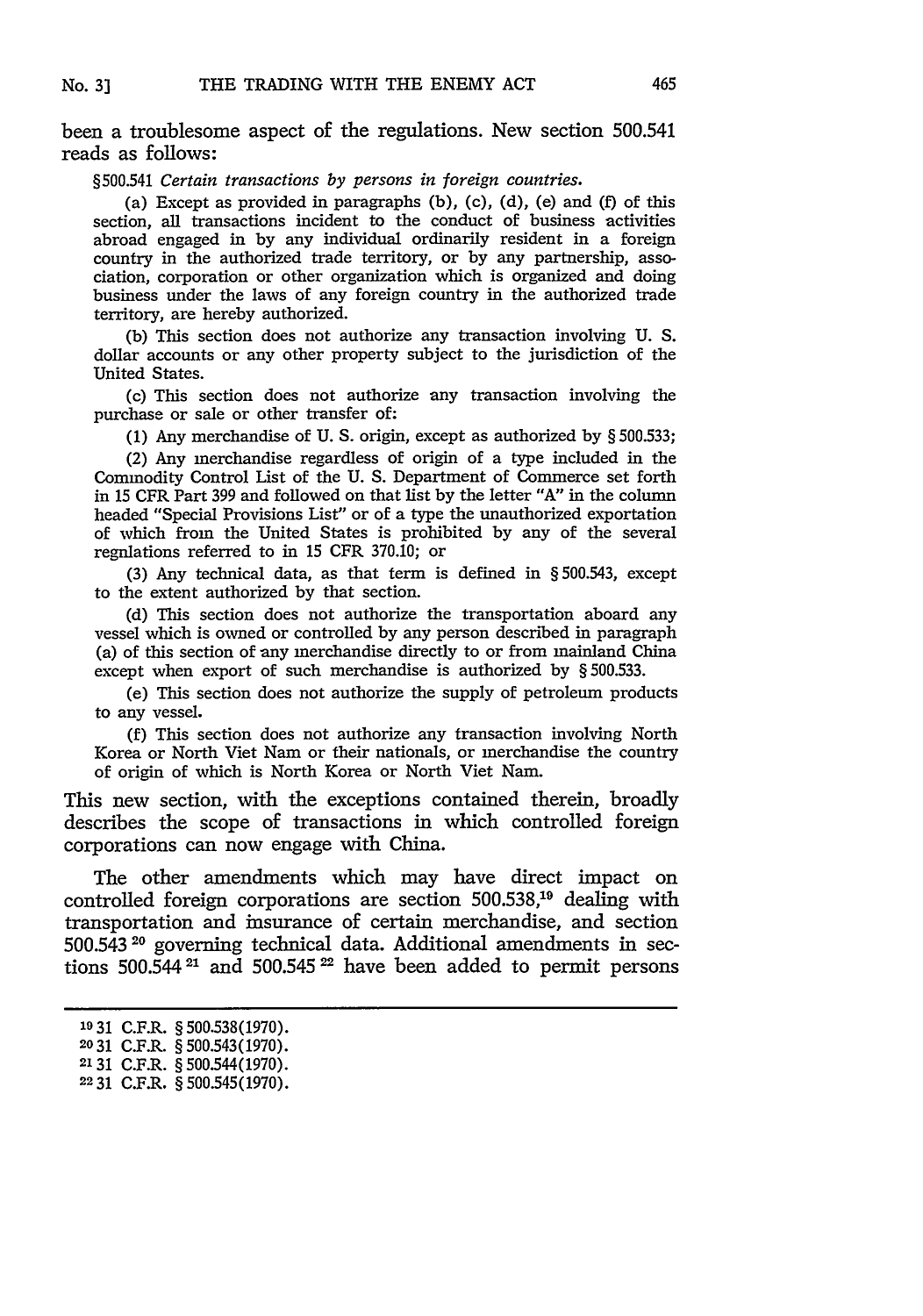bearing United States passports to make necessary expenditures incident to travel in China and to authorize United States persons to acquire for personal and household use or gift, personal and household goods of Chinese origin; a specific provision that organizations exempt from United States income tax pursuant to section **503(c)(3)** of the *Internal Revenue Code* of 1954, as amended, may acquire Chinese merchandise for their own use was clearly designed to permit the acquisition of Chinese *objet d'art,* printed materials and the like, **by** museums, eductional institutions and similar non-profit organizations in the United States.

The amended regulations specifically maintain the general embargo on all transactions with North Korea and North Viet Nam.<sup>23</sup> a fact consistent with the apparent policy decision underlying the amended regulations and the *Export Administration Act of 1969* to expand economic contacts with China.

**A** paragraph **by** paragraph examination of the core section of the amendments, section 500.541, yields some interesting results. The class of persons authorized to engage in "transactions incident to the conduct of business activities abroad" in section 500.541(a) includes not only any partnership, association, corporation or other organization organized and doing business under the laws of any foreign country in the authorized trade territory, $24$  but also any individual ordinarily resident in a foreign country in the authorized trade territory.25 The class of persons authorized under this paragraph is broader than the class of persons which the regnlations purport to regulate, since it extends to all individuals ordinarily resident in a foreign country in the authorized trade territory (and not merely United States citizens) and to all foreign corporations, partnerships, associations, or business organizations organized and doing business under the laws of a foreign country in the authorized trade territory, without regard to control or ownership thereof

**<sup>2331</sup>** C.F.R. **§ 500.541(f)(1970).**

<sup>24</sup> The "authorized trade territory" is virtually global in scope; notable exclusions are Cuba, the Soviet Union, China, the socialist republics of eastern Europe (except Yugoslavia), North Korea and North Viet Nam. **(31** C.F.R. **§ 500.322(1970)).**

**<sup>25</sup>**This broad licence does not, however, extend to individuals (whether or not they are United States citizens) who are ordinarily resident in the United States; such individuals may be officers or directors of controlled foreign corporations, and may be liable to prosecution under the act. This problem is explored in greater detail in the section of this article which compares the amended *Foreign Assets Control Regulations* with the *Cuban Assets Control Regulations.*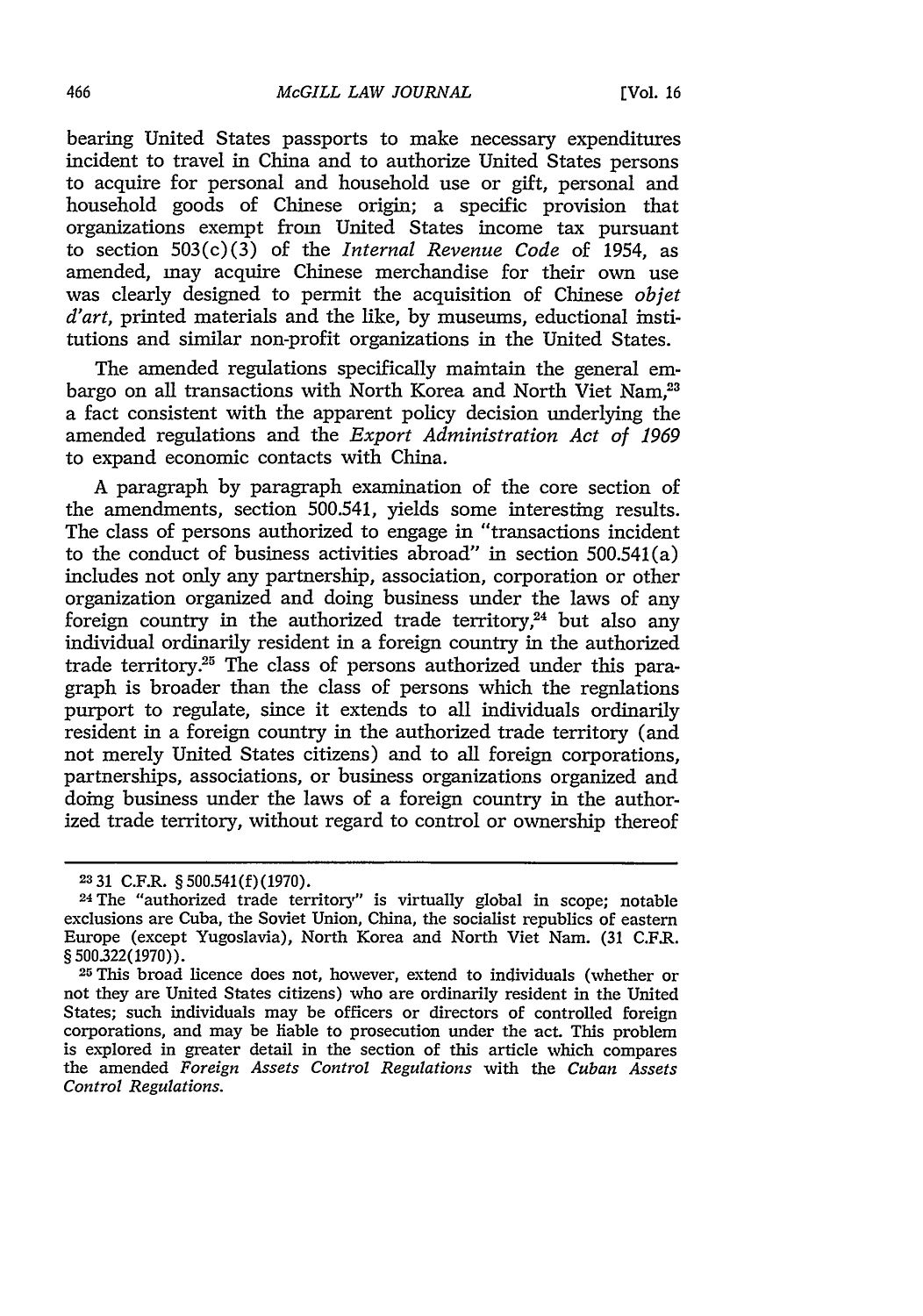by United States persons. We see in this authorizing language an assertion of extraterritorial jurisdiction even broader than that previously contained in the regulations. It should be noted that the regulations (in both their amended and unamended forms) purported to regulate only "persons subject to the jurisdiction of the United States".26 In view of this fact, the language in this paragraph of section 500.541 seems, at very least, a curious approach to draftsmanship.

Section 500.541(b) specifically provides that the transactions authorized in section 500.541(a) may not be made in U.S. dollars, U.S. dollar accounts, or in other "property subject to the jurisdiction of the United States".<sup>27</sup> These limitations should not impose any substantial burden upon the development of trade with China.

Section 500.541(c) excludes from the authorization two important categories of goods: (1) any merchandise of U.S. origin, except as authorized in section  $500.533<sub>1</sub><sup>28</sup>$  and (2) merchandise regardless of origin of a type included on the Commodity Control List of the United States Department of Commerce set forth in 15 C.F.R. Part 399 and followed by the letter "A", or merchandise described in 15 C.F.R. 370.10.29 The exclusion of items on the Commodity Control List should not raise significant difficulties or substantially limit the development of trade with China. The categories of merchandise included on the Commodity Control List and followed by an "A" thereon closely conforms to the COCOM list<sup>30</sup> to which Canada adheres. The items described in 15 C.F.R. 370.10 include arms, ammunitions, impliments of war (all generally included on the COCOM list), gold, coms containing silver, narcotics, commodities subject to the *Atomic Energy Act* (likewise apparently included on the COCOM list), watercraft, natural gas and electricity, and tobacco seeds and plants.

However, serious difficulty arises with respect to the exclusion of "merchandise of U.S. origin". The Office of Foreign Assets Control has not, as yet, further clarified the interpretation of this language. In its present form, it could result in the interdiction

**<sup>20</sup>**See n. 6, *supra.*

**<sup>2731</sup>**C.F.R. § 500.313(1970). **<sup>2</sup> <sup>8</sup>**Merchandise of U.S. origin may be licensed for export to China in the discretion of the Department of Commerce under the *Export Administration Act of 1969.* (31 C.F.R. § 500.533 (1970)).

**<sup>29</sup>** 15 C.F.R. § 370.10(1970).

<sup>&</sup>lt;sup>30</sup> Berman and Garson, *United States Export Controls - Past, Present, and Future,* (1967), 67 Colum. L. Rev. 791, at p. 839.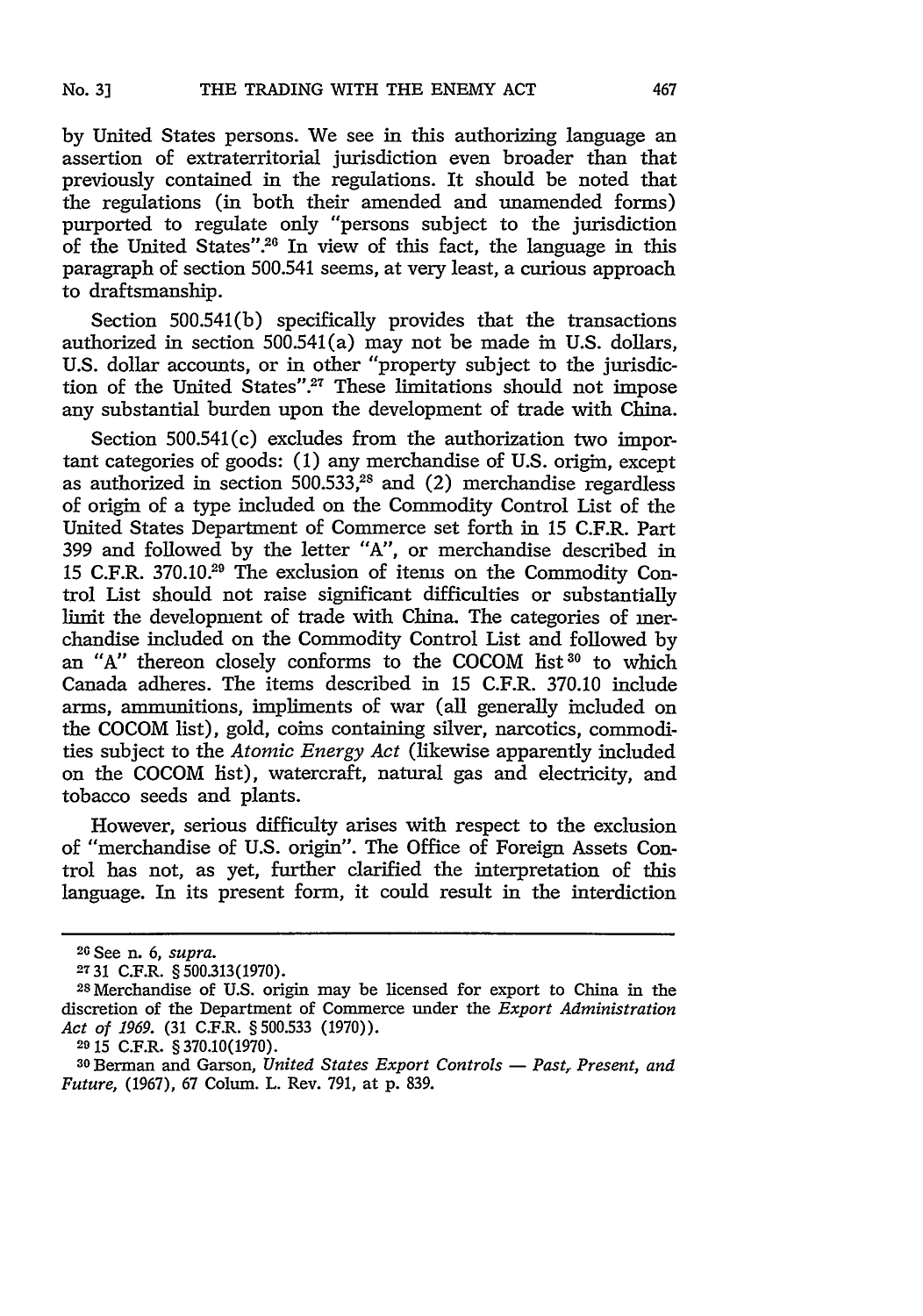of trade in merchandise manufactured by a controlled foreign corporation of which a raw material or minor component part originated in the United States, even if the cost of the raw material or component of U.S. origin was only an insignificant portion of the cost of the finished merchandise. Thus, for example, the use of chemicals manufactured in the United States by a controlled Canadian corporation in the production of newsprint from wood pulp could result in the interdiction of newsprint exports by such a controlled Canadian corporation to China. A more serious problem arises with respect to motor vehicles produced in Canada by controlled foreign corporations pursuant to the terms of the *United States-Canadian Automotive Products Agreement of 1965,81* despite the fact that one of the earliest and most celebrated cases of application of the *Act* and regulations to a controlled foreign corporation in Canada was the refusal to permit sales of 1,000 motor vehicles to China.

Substantially all of the motor vehicles manufactured in Canada are manufactured by Canadian corporations owned or controlled by United States persons; it seems likely, as a result of the *United States-Canadian Automotive Products Agreement of 1965,* that every motor vehicle manufactured in Canada by these corporations contains at least some parts manufactured in the United States.<sup>32</sup>

In view of the fact that the regnlations contain approximately ten pages of material defining material of Chinese, North Korean, and North Viet Namese origin,<sup>33</sup> the purchase, transport, importation or other dealing which is prohibited, the laconic character of section  $500.541(c)(1)$  seems to have been deliberate; in the light of section 500.204, the Office of Foreign Assets Control cannot plausibly argue that they were unaware of the definitional problem in section 500.541, or that they were not able to provide reasonably precise clarification of their intent. Section 500.204 includes exhaustive, detailed lists of merchandise and goods, requires certificates of origin for certain kinds of merchandise, and specifically includes lists of raw materials of Chinese origin notwithstanding the fact that such materials may have been substantially transformed or processed in a country other than China, North Korea, or North Viet Nam. Since the export from a United States parent company to its foreign subsidiary of components or manufacturing

**<sup>31</sup>**[1965] **17** U.S.T. 1372, T.IA.S. No. 6093.

**<sup>32</sup>**See New York Times, 2 January 1970, at p. 42, col. 1. We do not counsel reliance on the *de minimis* principle. **<sup>3331</sup>**C.F.R. §500.204(1970).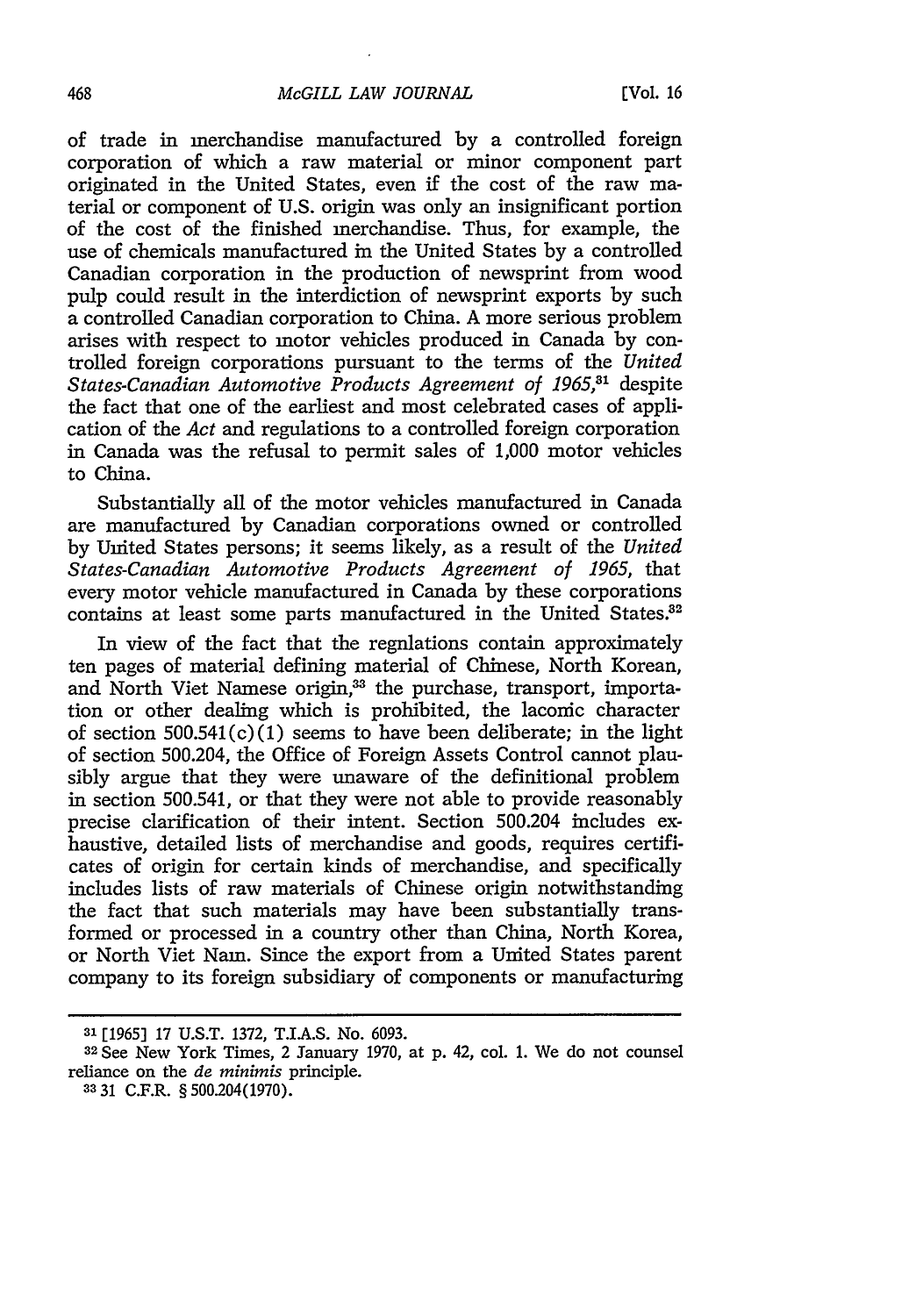supplies is a common aspect of the manufacturing operations of controlled foreign corporations, the failure to provide some further definitional guidelines is a serious deficiency. Without further clarification of the scope of the term "merchandise of U.S. origin" the practical significance of the amendments to the regulations may be virtually nil, especially with respect to controlled foreign corporations in Canada. At present, the only means whereby a product containing any "merchandise of U.S. origin" can be shipped to China is pursuant to a validated license issued by the United States Department of Commerce. The inhibitory effect on trade of such case-by-case licensing is substantial.

In the search for a workable solution, one relevant analogy in United States law can be found in sub-part F of the *Internal Revenue Code of 1954,* as amended. The regulations under Section 954 of the *Code* set out two alternative tests for determining when raw materials or components shall be deemed to have lost their character as such and be deemed to be merchandise manufactured by the foreign corporation.<sup>34</sup> These tests are: (1) a 20% of value test which provides that when at least 20% of the value of the fully manufactured end product resnlts from foreign manufacture or processing, the goods will be deemed to have been manufactured abroad; and (2) a "substantial transformation test" which provides that when the nature or character of the raw material or component is substantially altered, the merchandise so altered will be deemed to have been manufactured abroad. Examples of "substantial transformation" in the regulations include:

Controlled foreign corporation B, incorporated under the laws of foreign country X, purchases steel rods from a related person which produces the steel in foreign country Y. Corporation B operates a machining plant in country X in which it utilizes the purchased steel rods to make screws and bolts. The transformation of steel rods to screws and bolts constitutes the manufacture of production of property for purposes of this subparagraph.<sup>35</sup>

Controlled foreign corporation C, incorporated under the laws of foreign country X, purchases tuna fish from unrelated persons who own fishing boats which catch such fish on the high seas. Corporation C receives such fish in country X in the condition in which taken from the fishing boats and in such country processes, cans, and sells the fish to related person D, incorporated under the laws of foreign country Y, for consumption in foreign country Z. The transformation of such fish into

<sup>34</sup>Treas. Reg. § 1.954-3(a) (4) (1970).

<sup>35</sup>Treas. Reg. § 1.954-3(a)(4)(ii) Ex. 2 (1970).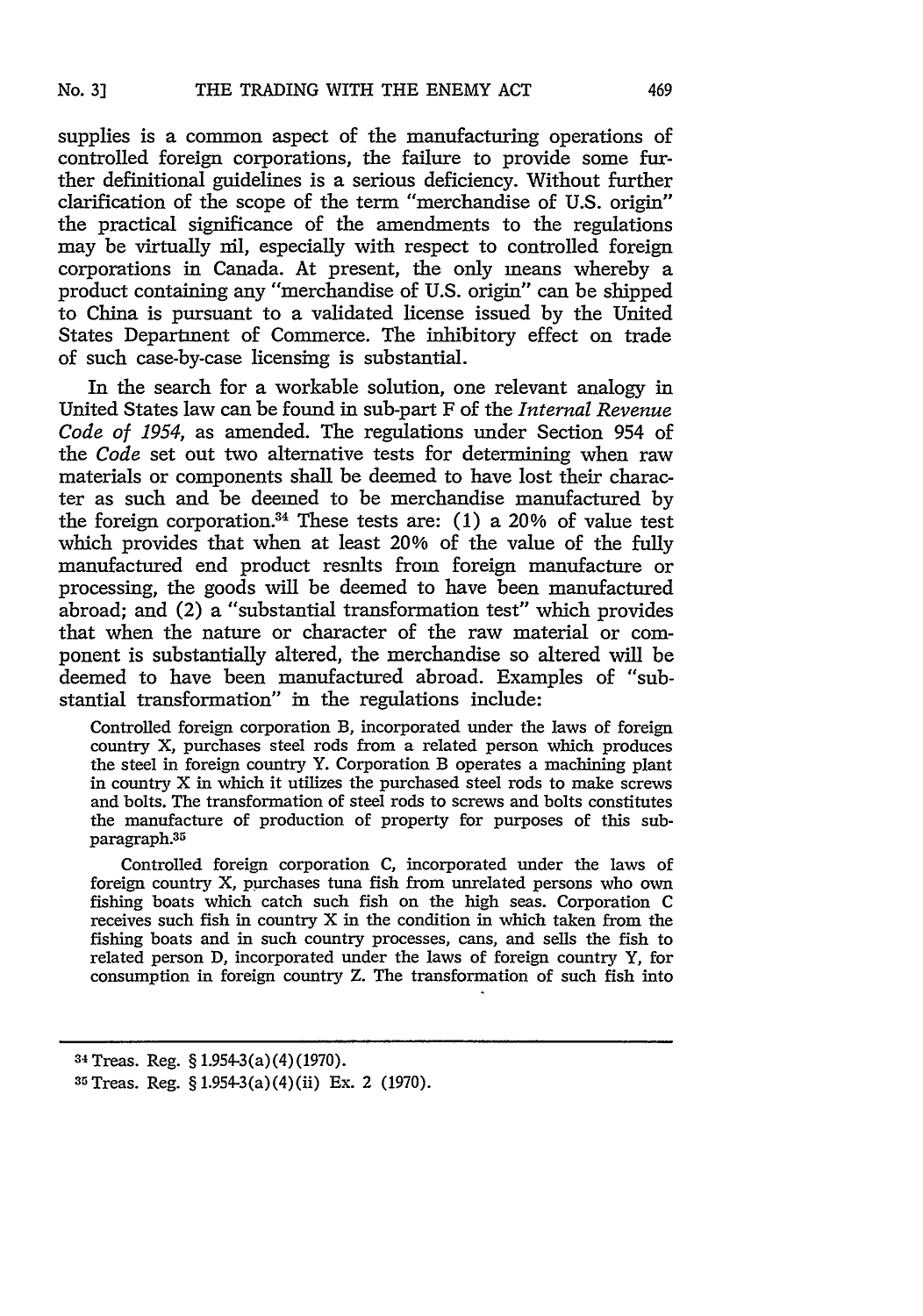canned fish constitutes the manufacture or production of property for purposes of this subparagraph.<sup>36</sup>

Although it is conceded that the policy considerations underlying sub-part F and those underlying the *Trading With the Enemy Act* may differ substantially, and that this divergence in policy goals may support a different test or tests for purposes of clarifying the term "merchandise of U.S. origin", the need for adequate definition of this term remains clear. A failure to relieve the patent uncertainty will effectively emasculate the amended regulations in many cases. A failure to clarify by providing a reasonable and practical test will go far to undermine the credibility of the United States and the economic impact of its asserted change in policy. (It is, of course, assumed that the embargo would remain on all COCOM list items.)

Although the amendment restricts exports to China by controlled foreign corporations to merchandise not of United States origin and not on the COCOM list, controlled foreign corporations may export any other merchandise to China. Further, no restrictions of any kind apply to purchases of merchandise of Chinese origin by controlled foreign corporations. United States persons are still under a total embargo with respect to such exports or purchases. This is, perhaps, the most important aspect of the amended regulations.

Section 500.541 also excludes transactions involving "technical data" as that term is defined in amended section 500.541, unless specifically authorized in amended section 500.543. The term "technical data" is defined in section 500.543(a) by reference to the definition in the regulations under the *Export Administration Act of 1969.* "Technical data" is defined as follows:

(a) As used in this section and in § 500.541, the term "technical data" means technical data as defined in § 379.1 of Part 379 of the Export Control Regulations of the Department of Commerce (15 C.F.R. Part **379).37**

Section 379.1 of Part 379 of the Export Control Regulations of the Department of Commerce defines "technical.data" as follows:

(a) *Technical data.* 'Technical data' means information of any kind that can be used, or adapted for use, in the design, production, manufacture, utilization, or reconstruction of articles or materials. The data may take a tangible form, such as a model, prototype, blueprint, or an operating manual; or they may take an intangible form such as technical service. $38$ 

<sup>36</sup>Treas. Reg. § 1.954-3(a)(4)(ii) Ex. 3 (1970).

**<sup>3731</sup>** C.F.R. § 500.543(a) (1970).

**<sup>3815</sup>** C.F.R. §379.1(1970).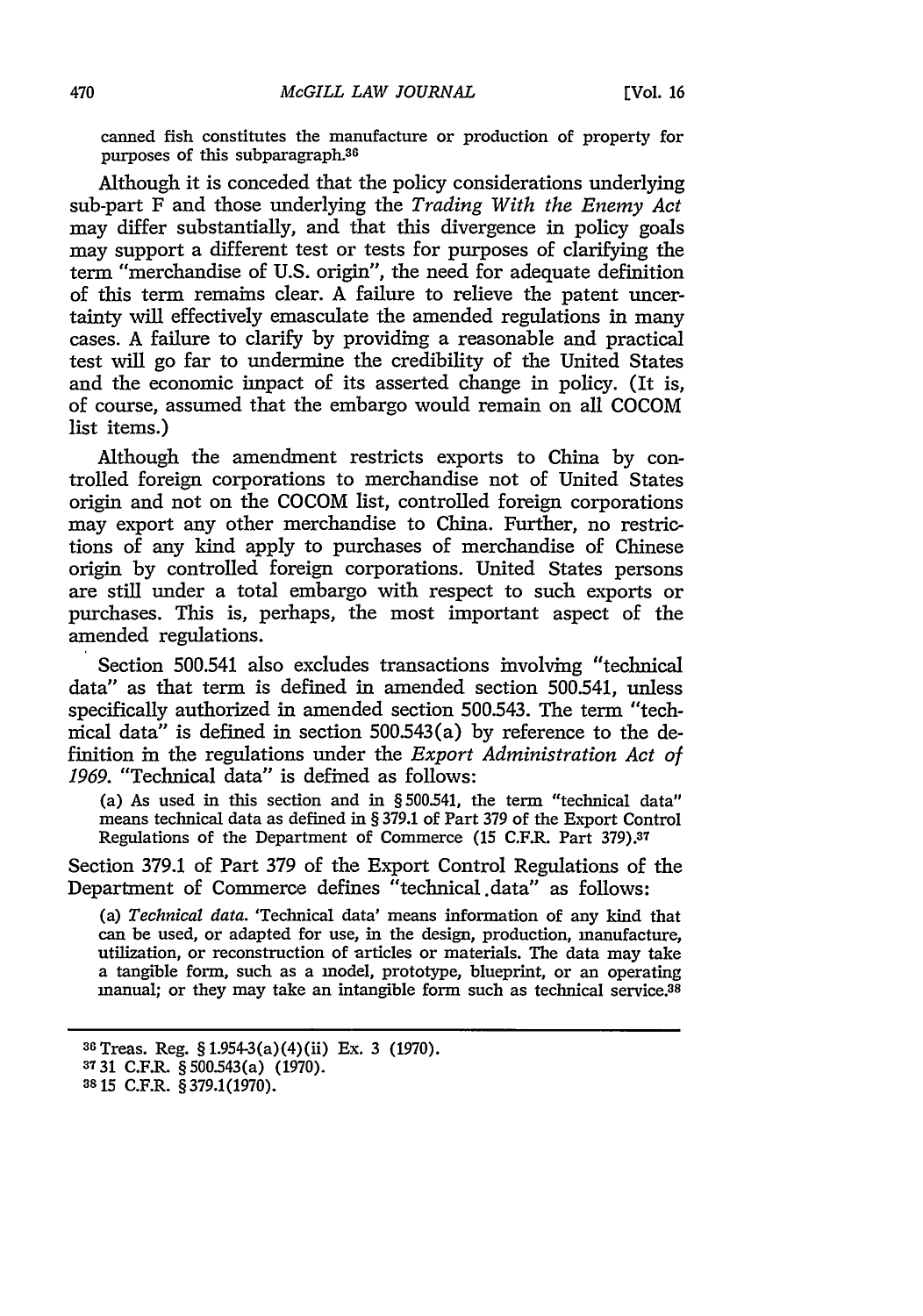For purposes **of** section **500.543,** technical data is divided into two classes, "technical data of U.S. origin", and "technical data not of U.S. origin". Technical data of United States origin may be exported to China by a controlled foreign corporation only if the exportation is authorized under a general or validated license from the U.S. Department of Commerce.<sup>39</sup>

Technical data of non-United States origin may be exported to China by controlled foreign corporations under any one of the following circumstances:

- 1. similar technical data of U. S. origin is authorized to be exported to any destination (data generally available to the public); or
- 2. technical data in the form of manuals, instruction sheets, or blueprints, provided:
	- a. they are sent pursuant to a transaction involving a commodity licensed under section 500.541; and
	- b. they are sent no later than one year after the shipment of the commodity to which related; and
	- c. they are of a kind ordinarily delivered with the commodity under usual business circumstances; and
	- d. they are necessary to the installation, maintenance, or repair of the commodity; and
	- e. they are not related to the construction, production or manufacture of the commodity;

or, if such data is supplied in support of a prospective or actual quotation, bid or offer to sell, lease, or otherwise supply a commodity licensed under section 500.541, provided:

- a. that such technical data is customarily provided in connection with such quotation, bid, offer, etc.; and
- b. that the exportation of such data will not disclose the detailed design, production, manufacture, or means of reconstruction of either the quoted commodity or its product.<sup>40</sup>

**39A** general license is one granted with respect to a class of goods and/or transactions pursuant to published regulations; a validated license is issued to an exporter to authorize the export of a particular commodity shipment to a particular consignee in a particular country for a particular use.

4031 C.F.R. §500.543(c)(1970). A news item highlights the scope and complexity of this section of the regulations. Xerox, the United States company, announced recently that it was actively exploring the possibility of sales to China through Rank Xerox Limited. (New York Times, May 21, 1971, p. 53, col. 2.) Rank Xerox Limited, organized under the laws of the United Kingdom, is an incorporated joint venture between Xerox and the Rank Organization. Xerox holds a majority of the voting shares and thus Rank Xerox is a controlled foreign corporation for purposes of the *Foreign Assets Control Regulations.* Much of Xerox' interest in Rank Xerox was acquired in exchange for patents, patent applications, and know how owned by Xerox. In connection with the proposed sales of merchandise to China, not only must such mer-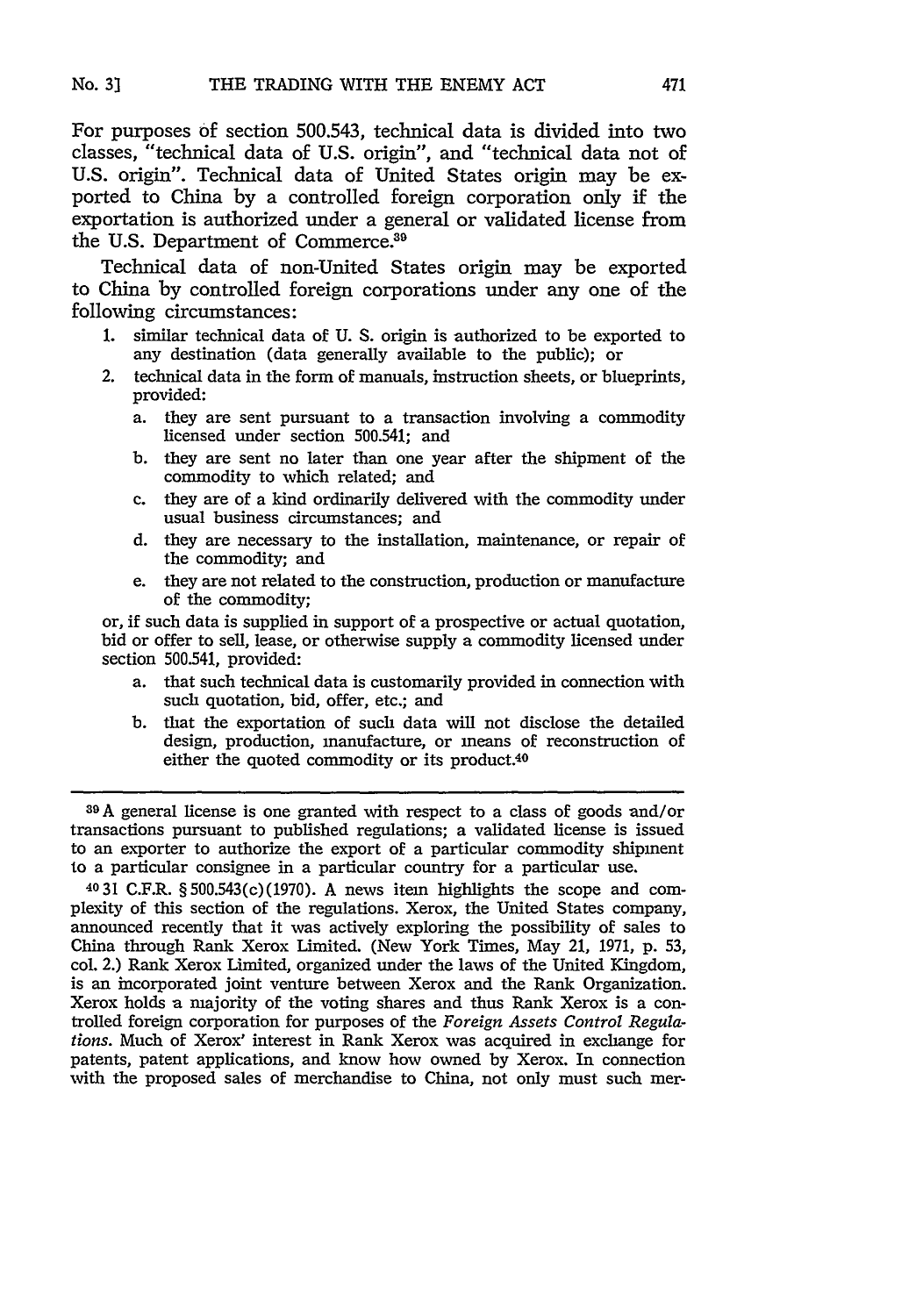Although the regulations governing the exportation of technical data of non-United States origin conform rather closely to prudent business practice, it may be argued that the imposition of any limitations on controlled foreign corporations with respect to technical data of non-United States origin is an unwarranted interference with the economic freedom of foreign business entities; since their competitors not owned or controlled by United States persons engage in exportation to China of technical data of non-United States origin free of any limitation in United States law, it is not clear what policy objective is achieved. It seems certain that these regulations will not prevent the Chinese from obtaining technical data of non-United States origin. It may place controlled foreign corporations at a disadvantage in developing Chinese exports.

Amended section 500.538<sup>41</sup> provides some limited authorization for transportation and insurance by controlled foreign corporations of merchandise going to or from China. No authorization is given for transport of merchandise *directly* to or from mainland China; however, transport or insurance of merchandise in transit *indirectly* to or from China is permitted, excluding, however, transport or insurance of merchandise of U.S. origin or items on the Commodity Control List (followed by an "A" thereon) and items in 15 C.F.R. 370.10. The prior version of section 500.538 42 specifically embargoed shipments to Hong Kong and Macao in certain cases; it appears that amended section 500.538 permits shipment and insurance of shipments by a controlled foreign corporation to or from China via Hong Kong or Macao of licensed merchandise. Transportation or insurance of merchandise *en route* directly or indirectly to or form North Korea and North Viet Nam by controlled foreign corporations are specifically prohibited in the amended regulations.

**41** 31 C.F.R. § 500.538(1970).

4231 C.F.R. §500.538(1969).

chandise not be or contain merchandise of United States origin, but also, the inevitable transfer of technical data which must accompany such sale must conform to the provisions of section 500.543 as it applies to technical data of United States origin. This means, of course, that the export of such data to China from Rank Xerox must be approved by the United States Department of Commerce under **15** C.F.R. Part 379. As of this writing, it does not appear that any general license exists for this purpose; perhaps Xerox has or will obtain a validated license for the technical data involved in the proposed transaction.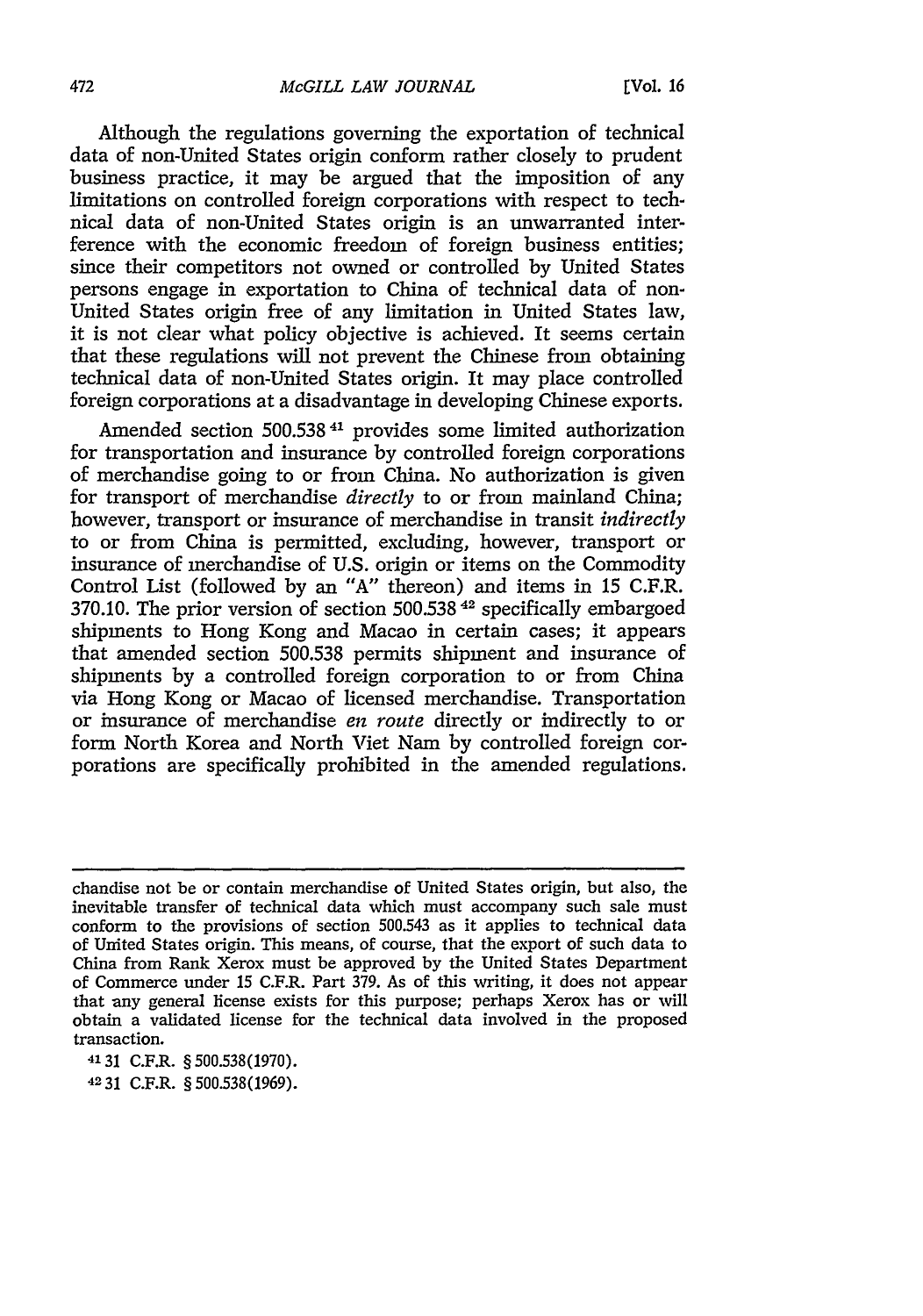## **Cuban Assets Control Regulations and the Amended Regulations: A Brief Comparison**

In our earlier study, note was made of the fact that the United States, unable to secure any COCOM sanctions against Cuba, imposed sanctions under the *Act.* The *Cuban Assets Control Regulations* became effective on July 8, 1963.<sup>43</sup> However, the embargo imposed by these regulations was limited by §515.541,<sup>44</sup> which provided a broad authorization for controlled foreign corporations to trade with Cuba. Section 515.541 of the *Cuban Assets Control Regulations* differs only in minor points from section 500.541 of the amended *Foreign Assets Control Regulations.* From a drafting standpoint, the structure of each is identical: controlled foreign corporations are subject to the jurisdiction of the United States and are specifically licensed under the regulations to engage in business transactions with the designted foreign countries. However, it should be noted in passing that the *Cuban Assets Control Regulations* do not grant a license to controlled foreign corporations in the banking business, while the amended *Foreign Assets Control Regulations* make no such distinctions in licensing all controlled foreign corporations. The prohibition from using United States currency to effect licensed transactions appears in both sets of regulations. The limitation on transport by vessels owned by controlled foreign corporations is likewise equally applicable under both sets of regulations. The limitation on transfer of merchandise of United States origin is likewise substantially similar. However, in the *Foreign Assets Control Regulations,* as amended, the embargo includes the Commodity Control List "A" items (substantially corresponding to the COCOM list of strategic goods) regardless of their origin; the *Cuban Assets Control Regulations* do not impose an embargo on non-United States origin strategic goods trade with Cuba by controlled foreign corporations. COCOM has refused to embargo or restrict trade with Cuba; apparently, it was felt that an attempt to impose this COCOM list restriction on controlled foreign corporations on a unilateral basis where COCOM had rejected *any* embargo was imprudent  although at that time, the United States "reinforced" the COCOM list by imposing a total embargo for controlled foreign corporations on trade to China, North Korea and North Viet Nam where COCOM imposed only a partial embargo on strategic goods.

There is no provision for the export of technical data in the *Cuban Assets Control Regulations.* This omission may be an over-

**<sup>4331</sup>**C.F.R. § 515.101-.809(1970). *<sup>44</sup>*31 C.F.R. **§ 515.541(1970).**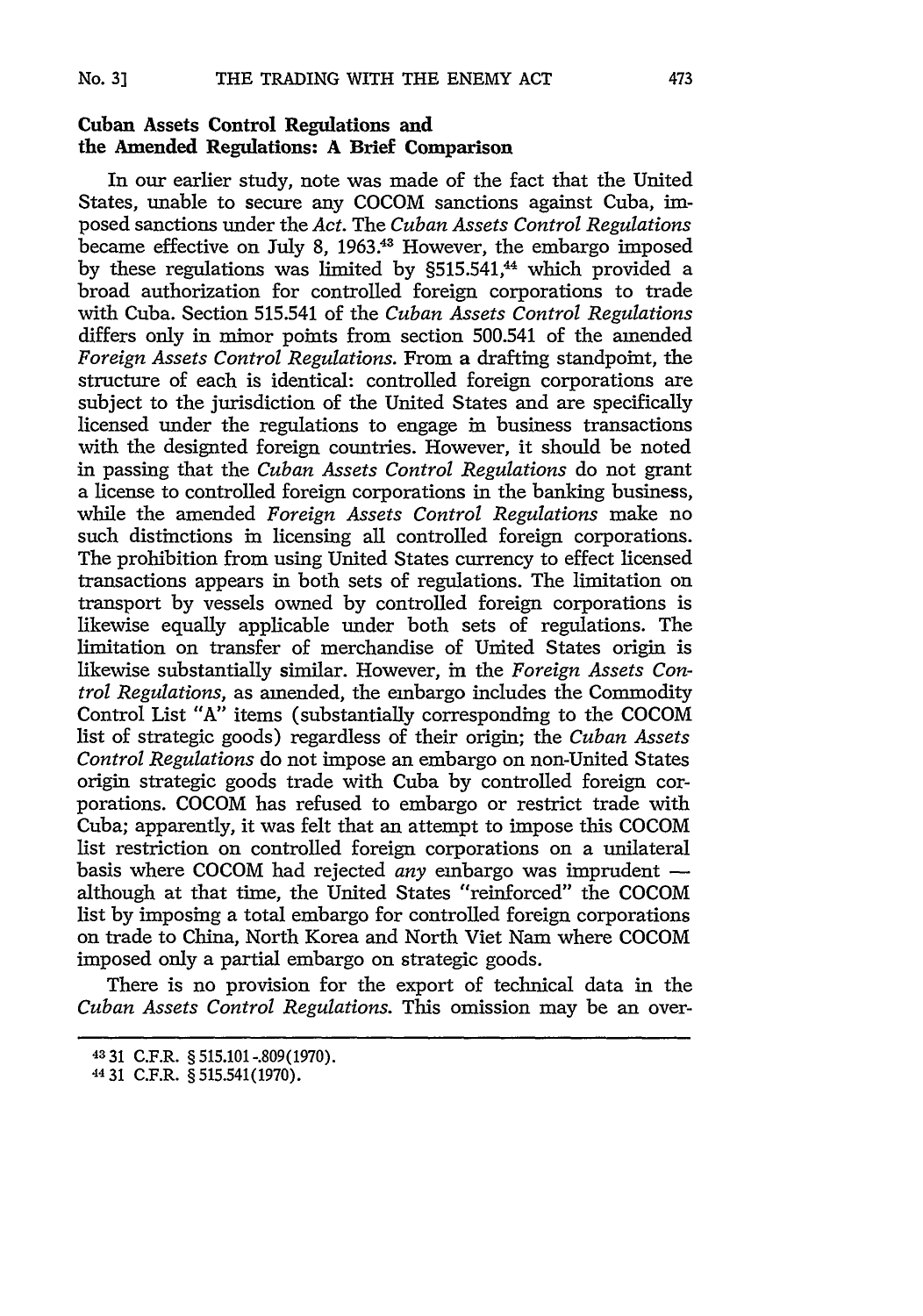sight. It is also possible that the broad language of the *Cuban Assets Control Regulations 45* is sufficient in itself to permit export of technical data to Cuba, at least if such technical data is of non. United States origin. It is a more difficult question whether technical data of United States origin exported to a controlled foreign corporation may be, under the *Cuban Assets Control Regulations,* exported to Cuba by the controlled foreign corporation incident to a business transaction with Cuba. It may be United States policy to prevent such transshipment pursuant to the terms of the initial license granted for the export of the technical data to the controlled foreign corporation.

The *Cuban Assets Control Regulations* contain no explicit limitation on the supply of petroleum products to Cuban vessels by controlled foreign corporations. They do contain one provision which was especially troublesome and which has been deleted from s. 500.541 of the amended *Foreign Assets Control Regulations.* This limitation states that the authorization to trade with Cuba did not apply to "any person subject to the jurisdiction of the United States other than an organization described in paragraph  $(a)'' -$  that is, controlled foreign corporations. This language raised specific problems concerning the possibility of sanctions for violation of the embargo with respect to United States citizens who were officers and/or directors of the controlled foreign corporation. It appears that the United States Treasury has taken the position that the mere presence of a United States citizen as a director of a controlled foreign corporation is sufficient, regardless of his involvement in, or perhaps even opposition to, sales to Cuba, to result in the imposition of criminal penalties on such person under the *Act.46* As a matter of law, this position seems doubtful since the *Act* requires that violations be "wilful",47 but the *in terrorem* effect of such a position could easily assure that no sales to Cuba would be made. Since virtually all controlled foreign corporations have one or more directors and officers who are United States citizens, the practical effect of the broad license granted for trade with Cuba may have been nullified by this narrow interpretation of the regulations.

**<sup>45</sup>...** all transactions incident to the conduct of business activities abroad..." (31 C.F.R. §515.541(a)(1970)).

<sup>46</sup>See Craig, *op. cit.,* n. 9, at p. 600, n. 95, indicating that the United States Treasury has in fact taken the position that mere evidence that a United States citizen or resident is a director of a controlled foreign corporation trading with Cuba is sufficient to threaten such director with prosecution.

<sup>4750</sup> U.S.C. app. §5(b)(1970); **31** C.F.R. §500.701 (1970).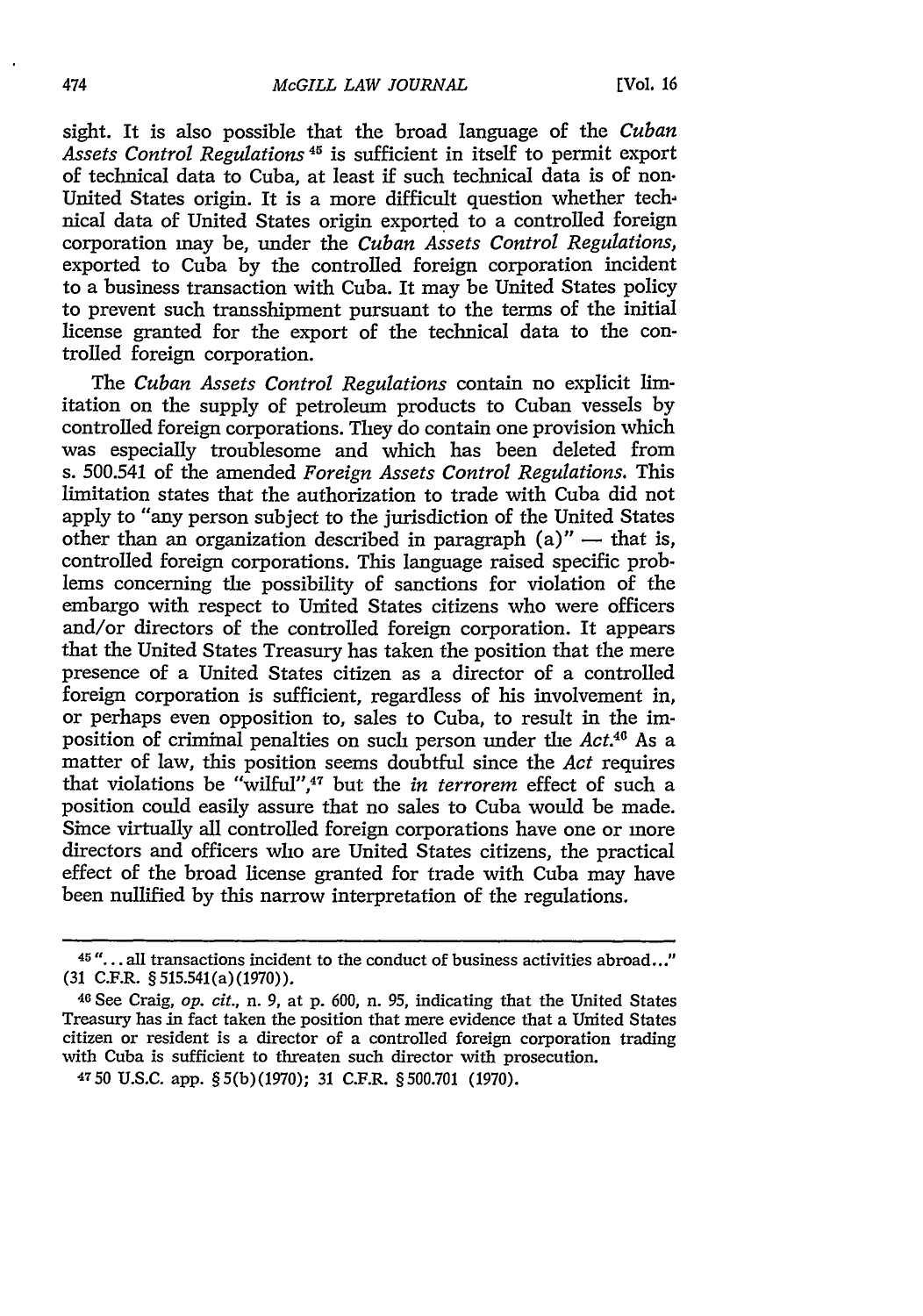The amended *Foreign Assets Control Regulations* meet this problem in two ways. First, there is no language in section 500. 541 which explicitly forbids any United States citizen from engaging in, participating in, or being involved in any licensed transaction. Secondly, section 500.541(a) specifically grants a license to "... any individual ordinarily resident in a foreign country in the authorized trade territory.. .". Thus, at least with respect to United States citizens resident abroad, the ambiguity and uncertainty in the *Cuban Assets Control Regulations* has been removed in the amended *Foreign Assets Control Regulations.* On the basis of the United States Treasury Department interpretation of the *Cuban Assets Control Regulations,* however, it is still possible that the Treasury will take the position that where any officer or director of a controlled foreign corporation is ordinarily resident in the United States, that such person will incur liability under the *Act* if the controlled foreign corporation with which he is associated engages in a licensed transaction with China. Since virtually all controlled foreign corporations have one or more such directors or officers, the remaining uncertainty in this regard will certainly have a "chilling effect" upon the development of trade with China by controlled foreign corporations.

Although it may appear that the amended *Foreign Assets Control Regulations* represent an advance in clarity over the *Cuban Assets Control Regulations,* until some further clarification is forthcoming upon the application of the amended regulations to officers, and most especially to directors, of controlled foreign corporations, who are resident in the United States, the amendment may rightly be viewed as an attempt to mollify foreign concern over extraterritorial jurisdiction while, at the same time, achieving the same result through pressure on persons resident in the United States. In view of the reluctance of controlled foreign corporations in Canada and elsewhere to trade with Cuba under the general license, it seems that the practical impact of the amended *Foreign Assets Control Regulations* may be nil, at least until some further clarification of this problem is obtained.

### Rhodesian **Sanction Regulations**

One other set of regulations under the *Trading With the Enemy Act* deserves special notice, involving, as it does, international trade. The *Rhodesian Sanctions Regulations,49* effective July 29, 1968, re-

<sup>4831</sup> C.F.R. §530.101-.809(1970).

<sup>4931</sup> C.F.R. § 530.201(1970).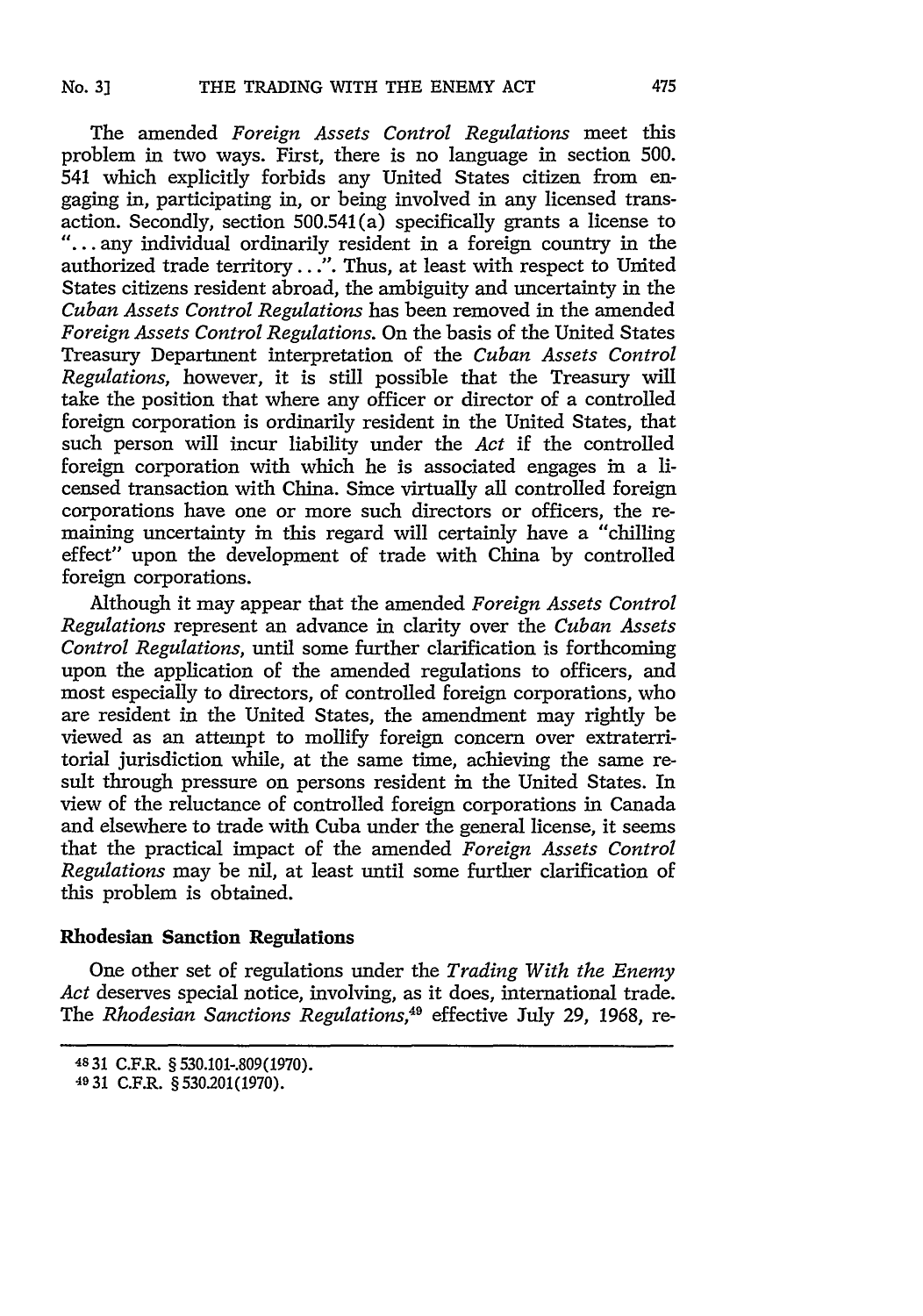#### *McGILL LAW JOURNAL*

placed the earlier *Rhodesian Transaction Regulations* issued as of January 5, 1967. The *Rhodesian Sanctions Regulations* impose prohibitions on transactions in property destined to or exported from Rhodesia or transfers for the account of Rhodesian nationals.<sup>50</sup> The scope of this embargo, similar to that of the *Foreign Assets Control Regulations* in their unamended form, applies to all controlled foreign corporations. Although the *Rhodesian Sanctions Regulations* can be seen as a temporary regression on the evolutionary path begun with the *Cuban Assets Control Regulations* in 1963 and continuing now with the amendments to the *Foreign Assets Control Regulations,* there may be a qualitative difference similar to the difference noted above with respect to the inclusion of the COCOM list "A" goods in the amendment to the *Foreign Assets Control Regulations;* that is, both the COCOM list "A" goods and the Rhodesian sanctions correspond broadly to the guidelines set forth but a multi-national body as an instrument of international policy.51 Although it can be argued that it is, nonetheless, inappropriate to enforce these multilateral agreements by extending the jurisdiction of one of the parties thereto beyond its traditional territorial limits, this argument is solely based on the rather jealousy guarded field of sovereignty and jurisdiction. Practically speaking, the economic impact of such regulations must be minimal.

### Conclusion

The amended *Foreign Assets Control Regulations* do represent an advance over the previous regulations, permitting, as they do, controlled foreign corporations and U.S. citizens resident abroad, to engage in many transactions with China which were heretofore forbidden. However, the new regulations require some substantial clarification if their impact is not to be severely limited, especially with respect to controlled Canadian corporations; specifically, some reasonable and practical definition of the term "merchandise of U.S. origin" must be forthcoming; the lurking uncertainty with respect to officers and directors of controlled foreign corporations who are resident in the United States must also be clarified.

**<sup>50</sup>**The *Rhodesian Sanctions Regulations* make specific reference to 22 U.S.C. § 289, a section of the *United Nations Participation Act,* and to two Executive Orders issued with respect to Rhodesian trade: Exec. Order No. 11322, 3 C.F.R. 426 (1970) and Exec. Order No. 11419, 3 C.F.R. 438 (1970). (31 C.F.R. § 530.101(b) (1970)). These regulations implement the United Nations embargo on trade with Rhodesia.

<sup>51</sup> New York Times, 2 January 1970, at p. 40, col. 3.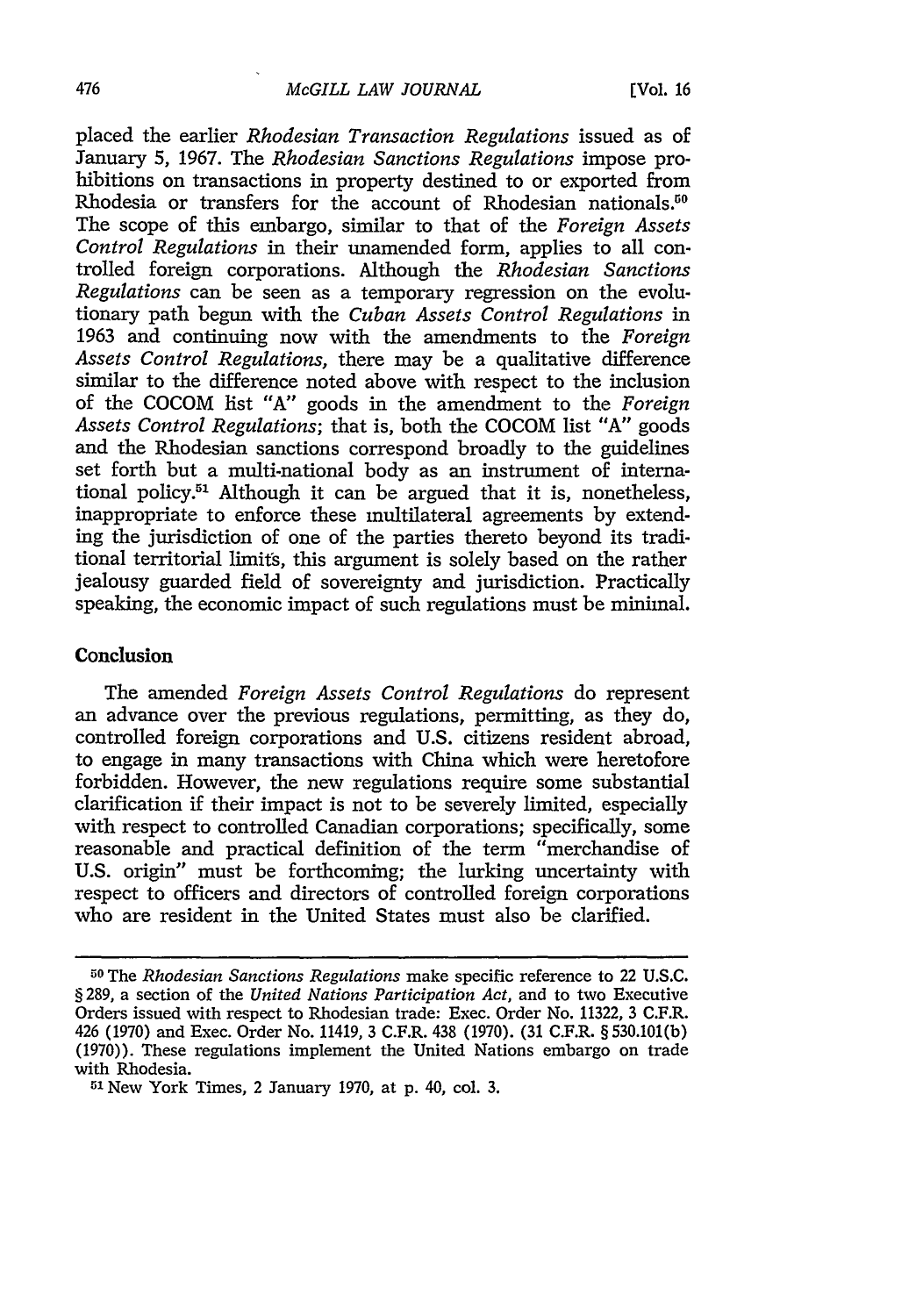The amended regulations, like the *Cuban Assets Control Regulations* before them, do not permit controlled foreign corporations to trade with China by placing a limit on United States jurisdiction over controlled foreign corporations or their United States shareholders, but rather by granting a license for transactions with China, subject to limitations noted above. Since blanket embargoes still exist with respect to North Korea, North Viet Nam and Rhodesia, it seems clear that a blanket retraction of jurisdiction was not deemed a possible solution by the United States. Limitations on controlled foreign corporations' trade with Rhodesia, North Korea and North Viet Nam may be more palatable to the international community; certainly the real economic impact of these embargoes is small.

One remaining question is what the impact of the amended regulations will be on Canadian trade with China. Although some "merchandise of U.S. origin", Canada should be in a favorable position to market goods in China in view of her already substantial sales of grains to China. It seems clear that Canada will face stiff competition from Japan and Western Europe, especially West Germany with respect to sales of manufactured goods to China. A study now in preparation by M. Claude E. Forget for the Private Planning Association will apparently document the feasibility of such trade on a competitive basis, although the Japanese competition is apparently acknowledged to be very difficult to beat. The New York Times indicated that as of January 2, 1970, only a little more than two weeks after the announcement of the amended regulations, that there were few signs that Canadian businessmen were hustling to explore the implications of the newly amended regulations **. <sup>2</sup>**

It is to be hoped that one problem which arose subsequent to the promulgation of the *Cuban Assets Control Regulations* in 1963 will not recur. This problem is the unwillingness of controlled foreign corporations, whether as the result of actions of United States citizens who are officers or directors of such corporations, or as a result of the management structure or pressure from United States corporate parents, to engage in trade with designated foreign countries for which no general license exists for United States corporations. This problem is admittedly not entirely a legal problem, (although some officers and directors of controlled foreign corporations might have been subject to criminal prosecution), but

477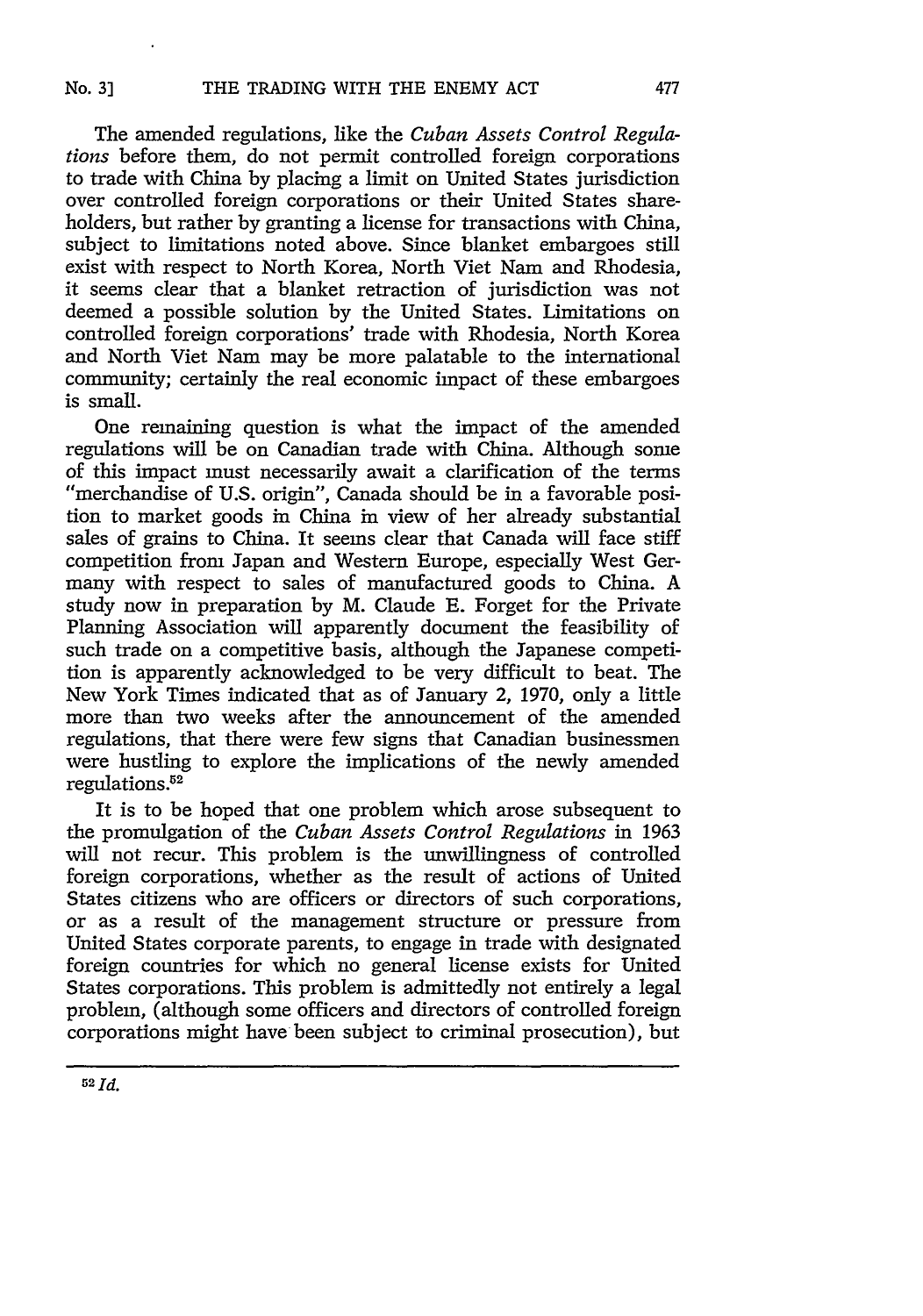#### *McGILL LAW JOURNAL*

a problem of management and of the willingness and ability of the controlled foreign corporation to act as a national of the jurisdiction of its incorporation would act; it is a question of real integration into the foreign environment where the controlled corporation is organized and operating. It is a significant problem, however, in which the *Trading With the Enemy Act* has played no inconsequential part. It is to be hoped that further clarification of the presently existing uncertainties in the amended *Foreign As. sets Control Regulations* will be promptly forthcoming, and that controlled foreign corporations in Canada and elsewhere will not hesitate to avail themselves of the license exemption which authorizes them to trade with China. Certainly, this objective is consistent with declared United States policy.

## *A Postscript*

Since the receipt of the galley proofs of this article by the author, further changes in the *Foreign Assets Control Regulations* have been promulgated following the now famous United States-Chinese table tennis tournament in Peking in April of 1971. In close conjunction with that tournament, President Nixon announced, on April 14, 1971, a five point program of relaxation of the United States embargo on trade with China.<sup>53</sup>

<sup>53</sup>See *Statement of President Nixon Announcing Changes in U.S. Trade and Travel Restrictions,* April 14, 1971, 7 Weekly Pres. Docs. 628 (1971); New York Times, April 15, 1971, at p. 1, col. 8; Wall Street Journal, April 15, 1971, at p. 2, col. 2. The five points are, in general terms as follows: (1) expediting of visas for Chinese nationals desiring to travel to the United States, (2) promulgation of a list of non-strategic goods of United States origin for export to China and a list of merchandise of Chinese origin which may be purchased and/or imported by United States persons, (3) relaxation of United States currency controls to permit the use of United States dollars in transactions with China, (4) permission for United States flag vessels (which must be owned by United States persons under applicable United States law) to transport cargoes of licensed merchandise between non-Chinese ports and permission for foreign flag vessels owned or controlled by United States persons, controlled foreign corporations, or persons ordinarily resident abroad to transport certain cargoes to and from Chinese ports; insurance of such cargoes by United States persons, controlled foreign corporations and persons ordinarily resident abroad is also permitted, and (5) permission for the supply of petroleum products to Chinese owned or operated vessels or aircraft by United States persons, controlled foreign corporations, and persons ordinarily resident abroad.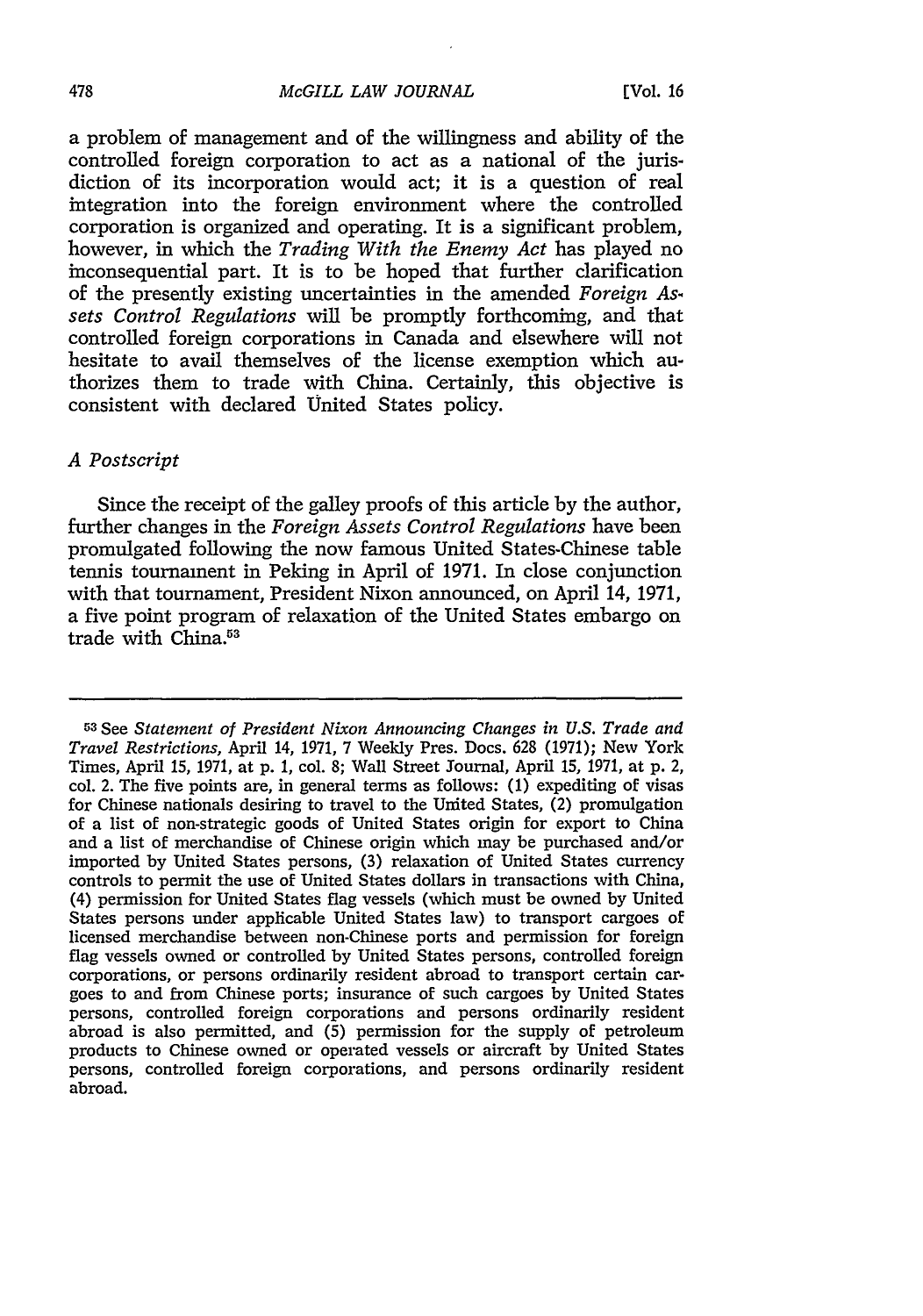On May 8, 1971, amendments to the *Foreign Assets Control Regulations* were published in the Federal Register.<sup>54</sup> The amendments of May eighth implement only three of President Nixon's five points, those with respect to currency controls, transport and insurance of cargoes, and supplying of fuels to Chinese owned or operated vessels.

Subsequently, on June 10, 1971, President Nixon announced the removal of the embargo on the sale of certain non-strategic goods of United States origin to China,<sup>55</sup> and by further amendment to the *Foreign Assets Control Regulations,* the complete removal of the nearly total embargo on the importation or purchase of merchandise of Chinese origin by United States persons.<sup>56</sup> These announcements implement what appears to be the most significant of President Nixon's five points  $-$  the relaxation of the trade embargo. The impact, however, is greater for United States persons than for controlled foreign corporations and persons ordinarily resident abroad, since the latter two classes were licensed to purchase or import into foreign countries, prior to May 7, 1971, merchandise of Chinese origin.

It should be noted that the first of President Nixon's five points, that of expediting visas for Chinese nationals coming to the United States will not directly involve the *Trading with the Enemy Act* or the *Foreign Assets Control Regulations.*

5436 Fed. Reg. 8584 (1971). These amendments were effective May 7, 1971. 55 Fed. Reg. 11808 (1971). The relaxation of the embargo on the sale of merchandise of United States origin to China was effected by amendment to regulations under the *Export Administration Act of 1961.* As amended, 15 C.F.R. **371.3** provides a general license for sale of enumerated classes of nonstrategic merchandise to China. Sales of such merchandise of United States origin may be made by United States persons, controlled foreign corporations or persons ordinarily resident abroad. Although not published in the Federal Register until June 19, 1971, this amendment was effective as of June 11, 1971.

**50 36** Fed. Reg. 11441 (1971), amending the *Foreign Assets Control Regulations* by adding section 500.547 thereto. This section, effective June 10, 1971, provides a general license for United States persons to purchase, deal in, and import into the United States, merchandise of Chinese origin. As noted (see n. 21 and n. 22 *supra)* certain limited non-commercial purchases and/or importation into the United States of merchandise of Chinese origin were permitted under the prior regulations; by virtue of the broader license in section 500.547, the limited license in section 500.544 is deleted as unnecessary. This amendment has limited impact on the controlled foreign corporation or the person resident abroad, since they were permitted to purchase, deal in and import into foreign countries merchandise of Chinese origin prior to June 10, 1971; however, the controlled foreign corporation and persons ordinarily resident abroad may now engage in sales of merchandise of Chinese origin to the United States.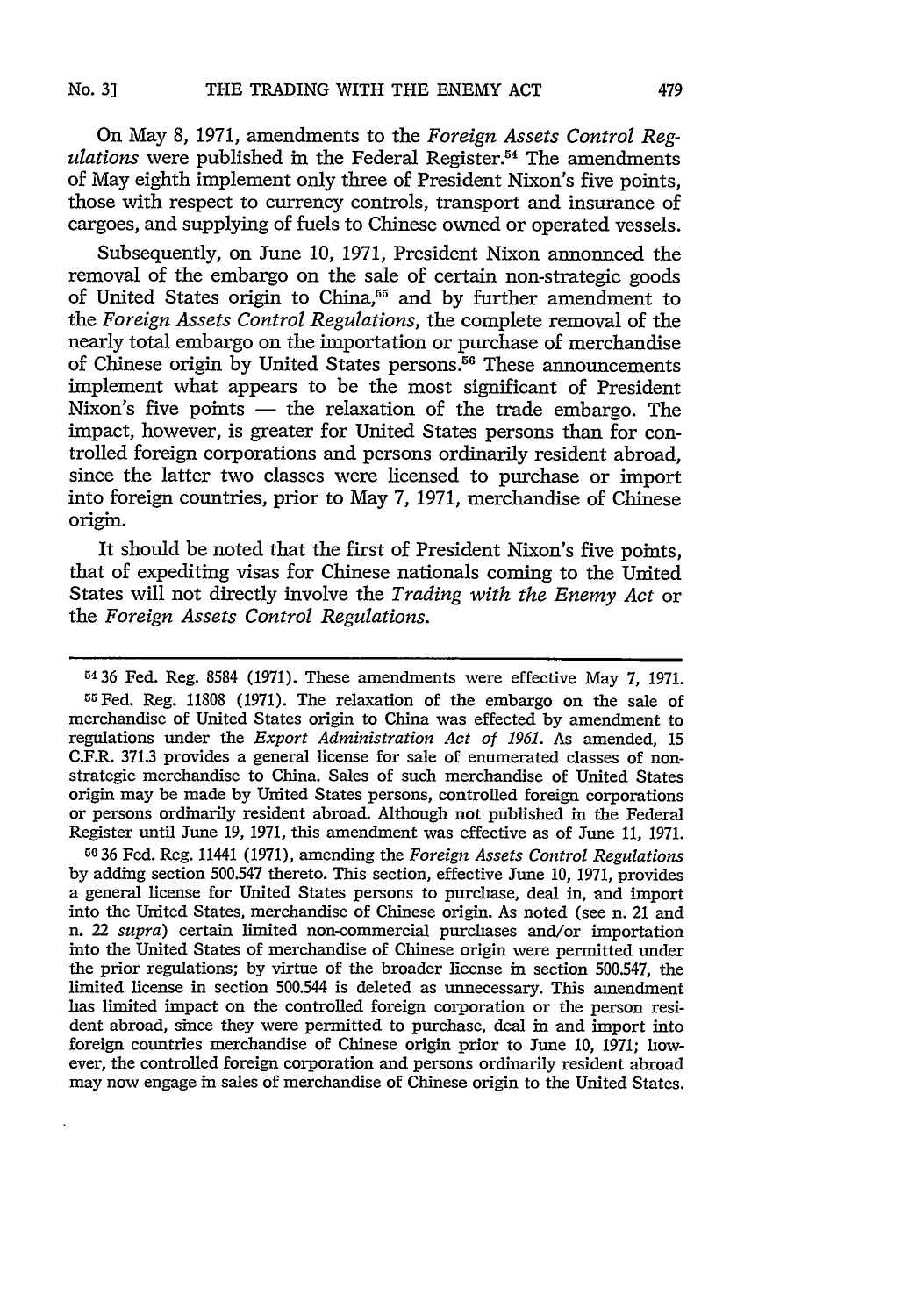We shall first review the amendments of May **8, 1971,** and then consider the more recent amendments of June **10, 1971.** The new regulations promulgated on May eighth include **(1)** a revision of **§ 500.538,** (2) a revision of **§** 500.541 (which section applies only to persons ordinarily resident abroad and to controlled foreign corporations), and **(3)** a new section **500.546. A** brief analysis of these new or revised sections will provide an understanding of the scope of the relaxation effected **by** the May eighth amendments.

Amended **§ 500.538** authorizes United States persons, controlled foreign corporations and persons ordinarily resident abroad to transport and/or insure cargoes bound directly or indirectly to or from China, provided, however, that such cargoes destined to China may not include merchandise of United States origin or **COCOM** list items, unless a general or validated license has issued with respect thereto. (Under the amendments of June 10th, a general license for sale of certain non-strategic merchandise of United States origin to China has been issued.) There is no restriction on the type of merchandise which may be transported from China, but merchandise in transit directly or indirectly to or from North Korea or North Viet Nam is excluded from the scope of the amendment to **§ 500.538.** An important *caveat* is in order, however. United States flag vessels and aircraft of United States registry (which ships and aircraft must be owned **by** United States persons) may not call at Chinese ports **by** virture of amended regulations recently issued **by** the Commerce Department.<sup>57</sup> Thus, United States persons who desire to transport merchandise to or from China may do so, subject to the restrictions set forth above with respect to the classes and destinations of merchandise, only in foreign flag vessels or aircraft of foreign registry.

The commercial impact of the transportation license may have been broadened considerably **by** the licensing of sales to China of

**<sup>5736</sup>** Fed. Reg. **8672 (1971).** Published on May **11, 1971,** this amendment was effective May **7, 1971.** United States flag vessels and aircraft of United States registry may not call at Chinese ports, nor may they transport merchandise directly or indirectly to China, except that transport of merchandise consigned to China between non-Chinese ports **by** United States flag vessels and United States aircraft is permitted if a general or validated license has been issued with respect to such merchandise **by** the United States Department of Commerce. Merchandise of non-United States origin consigned to China may be transported between non-Chinese ports if of a type for which a general license has been issued under the *Export Administration Act of 1969.* Transport of merchandise of Chinese origin between non-Chinese ports is generally permitted; however, no merchandise of North Korean or North Viet Namese origin may be transported.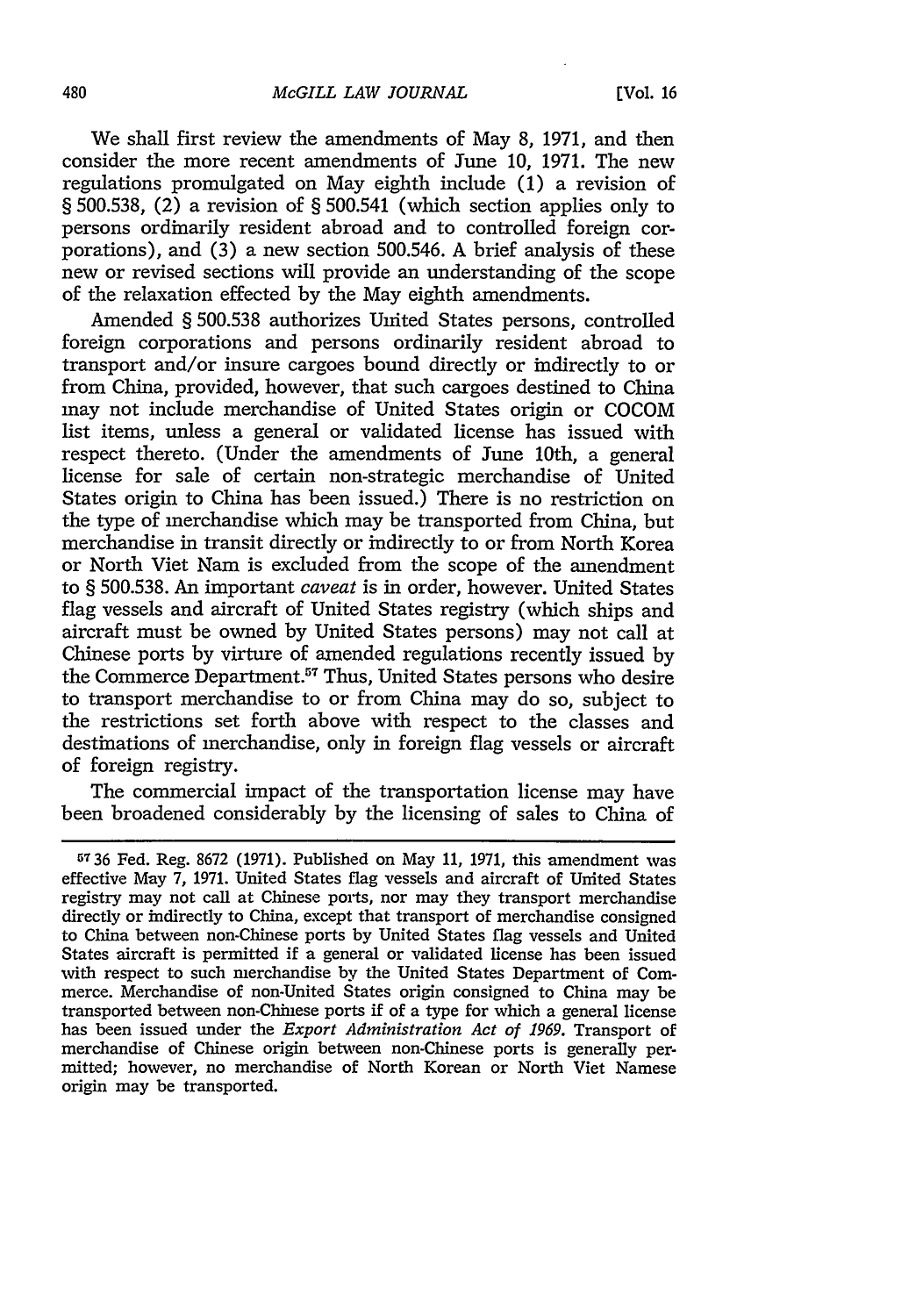non-strategic merchandise of United States origin and the general license to import into the United States merchandise of Chinese origin; however, most experts feel that it will be several years before United States-Chinese trade volumes reach significant levels, primarily due to China's shortage of foreign exchange.

Amended section 500.541 broadens the general license granted to controlled foreign corporations and persons ordinarily resident abroad under old section 500.541.58 The new regulations grant a general license authorizing transactions with China and her nationals in United States dollars and "property subject to the jurisdiction of the United States." <sup>59</sup> However, Chinese assets "frozen" on or prior to May 6, 1971 remain "frozen."

- (a) Except as provided in paragraph (b), (c), (d), (e), and (f) of this section, all transactions incident to the conduct of business activities abroad engaged in by any individual ordinarily resident in a foreign country in the authorized trade territory, or by any partnership, association, corporation, or other organization which is organized and doing business under the laws of any foreign country in the authorized trade territory, are hereby authorized.
- (b) This section does not authorize any transaction involving property subject to the jurisdiction of the United States as of May 6, 1971 in which there existed or had existed at any time on or since the effective date, any direct or indirect interest of China or nationals thereof.
- (c) This section does not authorize any transaction involving the purchase or sale or other transfer of:
	- (1) Any merchandise of U.S. origin, except as authorized by § 500.533;
	- (2) Any merchandise regardless of origin of a type included in the Commodity Control List of the U.S. Department of Commerce set forth in 15 C.F.R. Part 399 and followed on that list by the letter "A" in the column headed "Special Provisions List" or of a type the unauthorized exportation of which from the United States is prohibited by any of the several regulations referred to in 15 C.F.R. 370.10; or
	- (3) Any technical data, as that term is defined in section 500.543, except to the extent authorized by that section.
- (d) (Deleted).
- (e) This section does not authorize the supply of petroleum products to any vessel bound to or from North Korea, North Viet Nam or Cuba.
- (f) This section does not authorize any transaction involving North Korea or North Viet Nam or their nationals, or merchandise the country of origin of which is North Korea or North Viet Nam."

<sup>59</sup>This term apparently includes all "property" (defined at 31 C.F.R. 500.311 (1970)) of any nature whatsoever which is subject to the jurisdiction of the United States and includes, without limitation, securities issued by United States persons or securities issued by any person if the certificate evidencing the security is located in the United States (31 C.F.R. 500.313 (1970)). It appears

<sup>58</sup> New section 500.541 reads as follows:

<sup>&</sup>quot;Certain transactions by persons in foreign countries: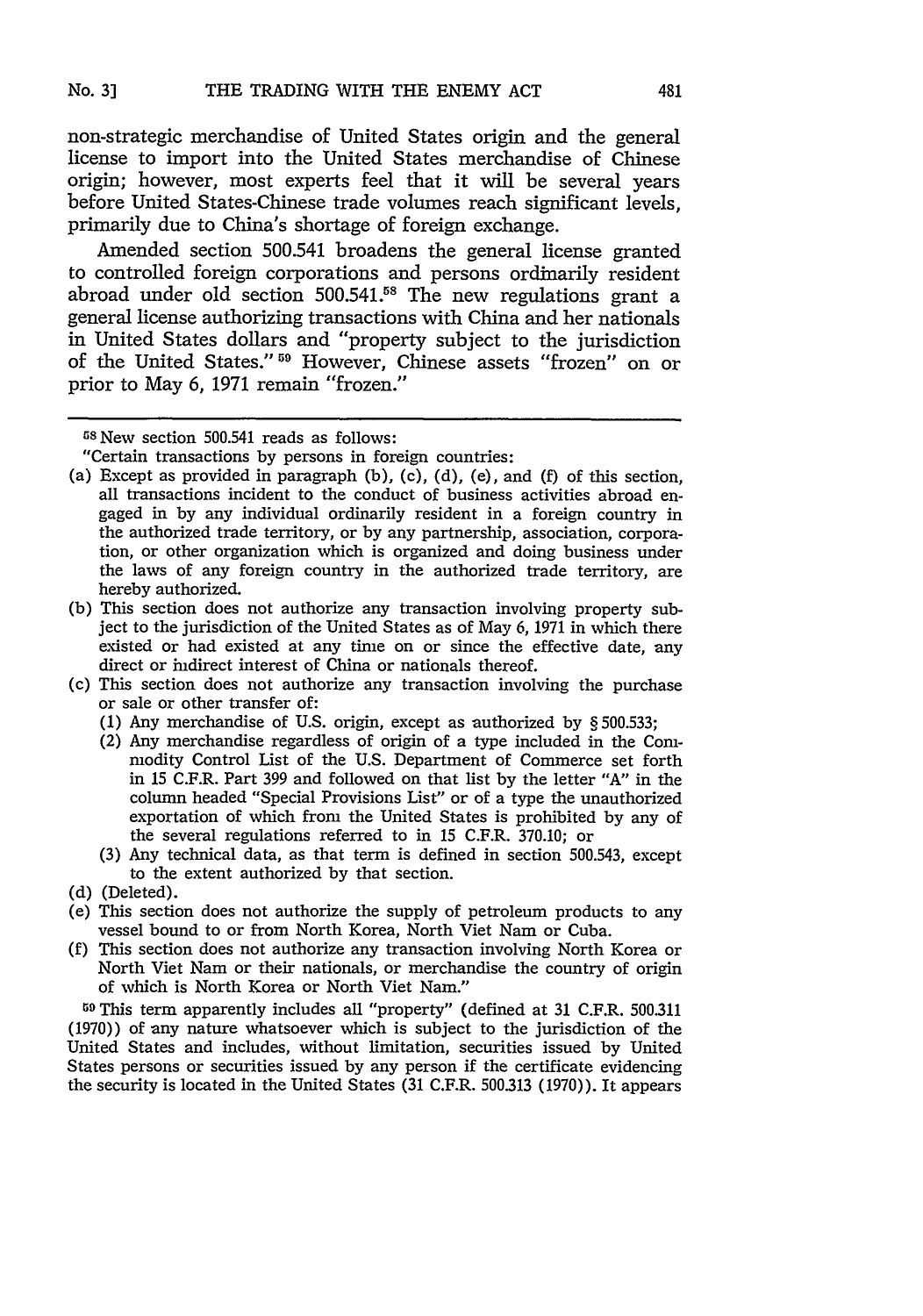The principal significance of the permission to effect transactions with China involving United States currency will be to permit China to build her currency reserves in United States dollars and to provide commercial flexibility in export transactions with China. Controlled foreign corporations in the banking business may increase their involvement with China.

**Old § 500.541(d)** which operated to prohibit the indirect transport to China or insurance of unlicensed merchandise of United States origin or **COCOM** list items **by** controlled foreign corporations and persons ordinarily resident abroad has been deleted. However, this prohibition, including a prohibition of direct transportation to China and/or insurance of such unlicensed merchandise, is now contained in **§ 500.538(d)** and applies to controlled foreign corporations, persons ordinarily resident abroad, and United States persons alike.

Section 500.541(e) has been amended to permit supplying of petroleum products to vessels or aircraft owned **by** or under charter to China or her nationals. It appears that such products must be for use on the vessel or aircraft. The embargo on the supply of petroleum products to vessels bound to North Korea or North Viet Nam remains in effect. In the interest of regulatory economy, new **§** 500.541(e) of the *Foreign Assets Control Regulations* also prohibits supply of petroleum products to any vessel bound to or from Cuba. The absence of such a provision in the *Cuban Assets Control Regulations* was noted in the body of this article. **By** choosing to include Cuba under this section of the *Foreign Assets Control Regulations* instead of under the *Cuban Assets Control Regulations,* the Office of Foreign Assets Controls may have laid a trap for the unwary. This can, of course, be corrected **by** appropriate amendment of the *Cuban Assets Control Regulations.*

New **§ 500.546** provides a blanket license to United States persons, controlled foreign corporations, and persons ordinarily resident abroad for transactions with China and her nationals, excluding

that "property subject to the jurisdiction of the United States" is a generally broader class of property than "merchandise of United States origin", although "merchandise" is defined as **"...** all goods, wares and chattels of every description without limitation of any kind" at **31** C.F.R. **500.331 (1970).** Quaere whether "merchandise" includes intangible personal property? This seems unlikely, since otherwise the announced relaxation on currency controls and banking transactions would not be effected **by** the amended regulations. Can Chairman Mao buy shares of IBM?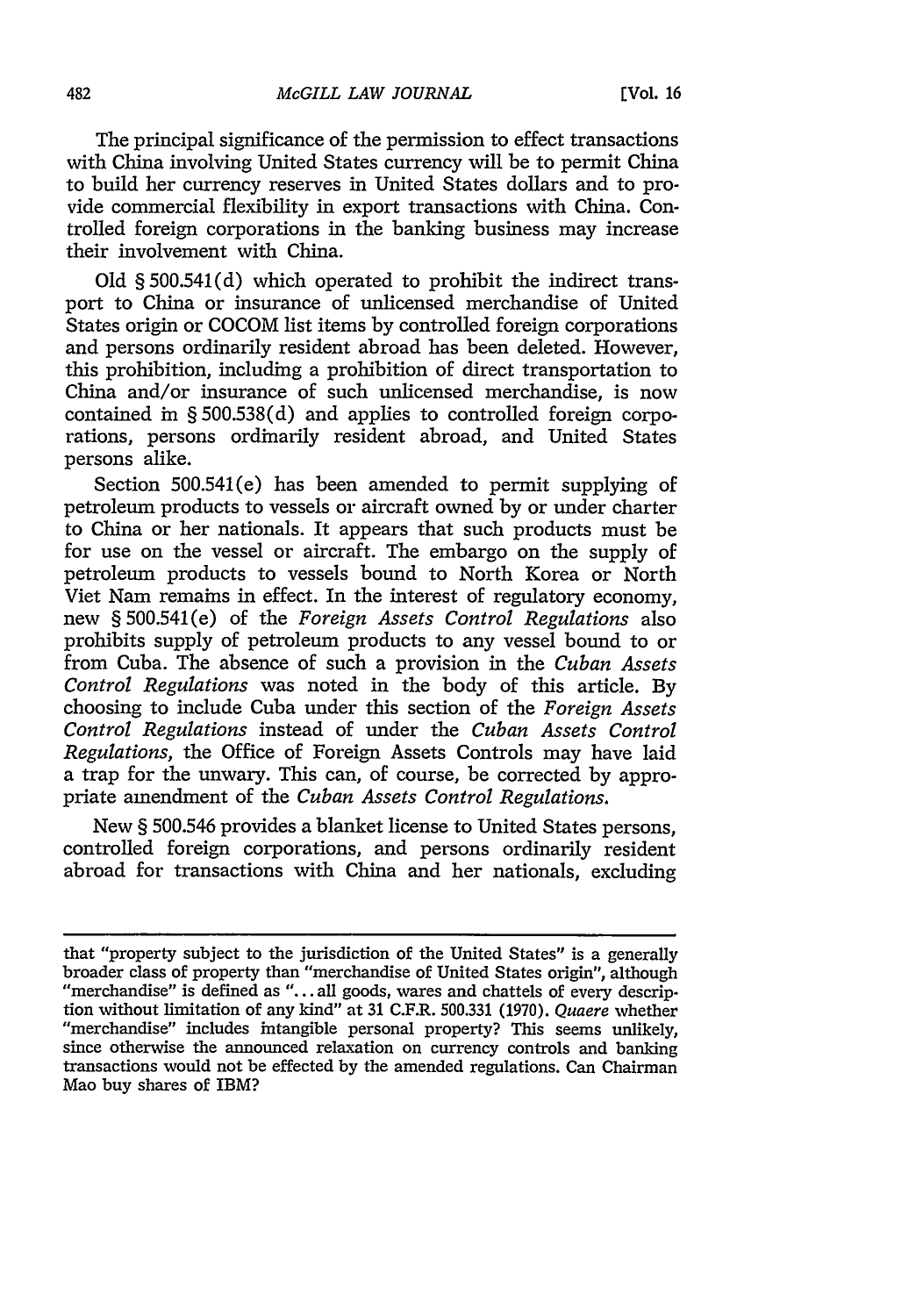"frozen" assets, exports of COCOM list items and unlicensed merchandise of United States origin, exports of technical data, and import and/or purchase of Chinese merchandise, except to the extent that such transactions were already permitted to controlled foreign corporations or persons ordinarily resident abroad prior to May 7, 1971. The June 10th amendments license export of certain classes of merchandise of U.S. origin and provide blanket permission for import and/or purchase of Chinese merchandise. The impact of this new section is primarily with respect to United States persons.

Under new § 500.546, United States persons are permitted to sell to China any merchandise not included on the COCOM list and not of United States origin; the effect of this is to place United States persons on a par with controlled foreign corporations and persons ordinarily resident abroad who were licensed to engage in such sales to China under § 500.541 prior to May 7, 1971. The June 10th amendments also permit sales to China of certain merchandise of United States origin.

Section 500.546 also permits United States persons to engage in transactions with China and her nationals involving United States dollars and in property subject to the jurisdiction of the United States to the same extent as permitted to controlled foreign corporations and persons ordinarily resident abroad under amended § 500.541. United States banks and their foreign branches are now permitted to engage in all varieties of banking transactions with China and her nationals in United States or foreign currencies, except transactions involving "frozen" assets, or involving COCOM list items, merchandise of United States origin, or merchandise of Chinese origin.

A further effect of new section 500.546 is to permit United States persons to supply petroleum products to vessels or aircraft owned or chartered by China or her nationals for use on the vessel or aircraft, provided, however, that no such supplies can be made to vessels bound to or from North Korea, North Viet Nam or Cuba.<sup>60</sup> The Office of Foreign Assets Controls apparently takes the position that such supply activities must take place outside the geographic

**<sup>60</sup>**It appears that controlled foreign corporations and persons ordinarily resident abroad may supply petroleum products to Cuban aircraft, provided that such products are not of United States origin. However, such action invites informal sanctions by the Office of Foreign Assets Controls.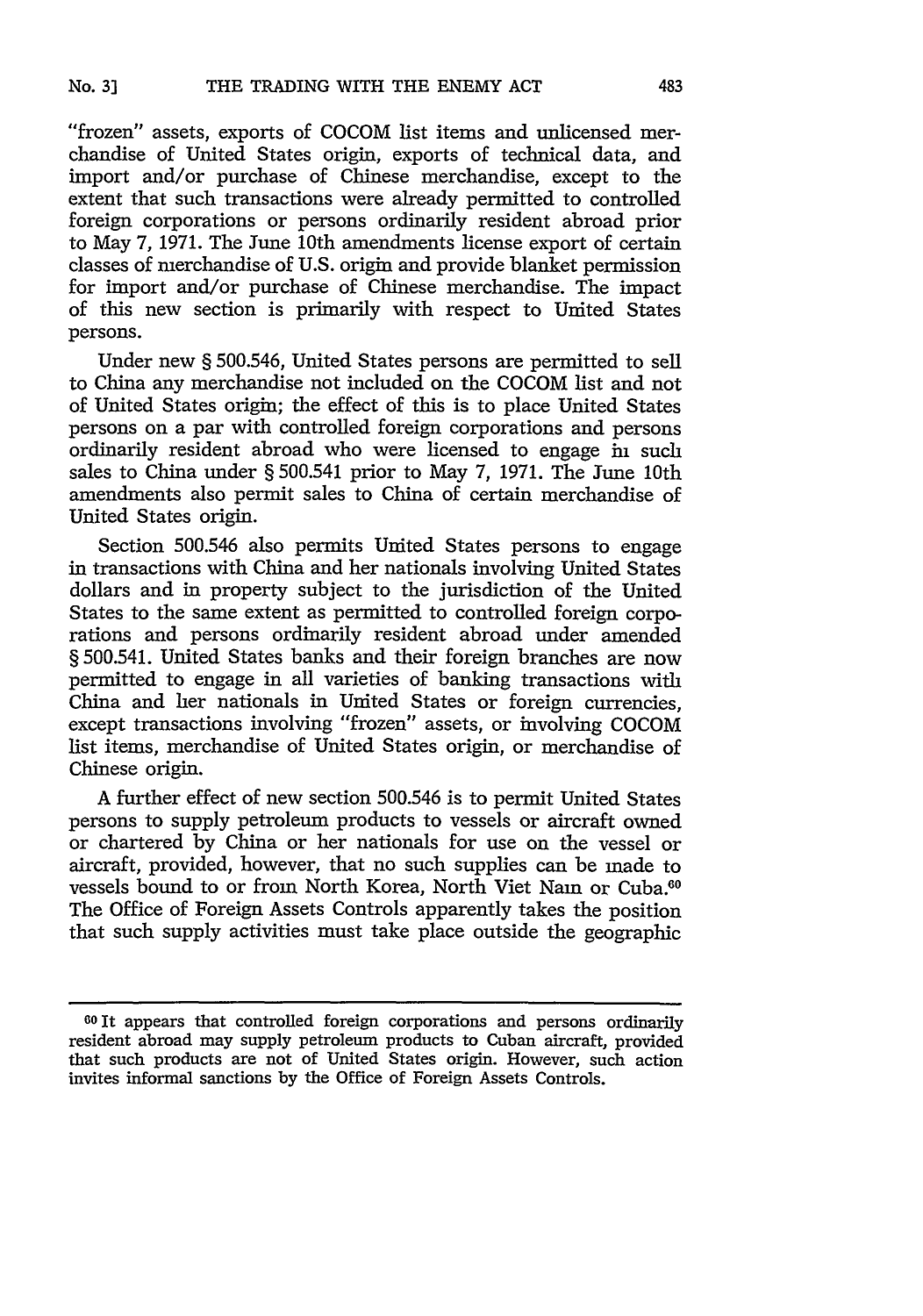limits of the United States.<sup>61</sup> The regulations do not, on their face, support such a construction. This position may reflect a rather broad definition of the term "merchandise of United States origin." <sup>02</sup>

It is interesting to note that section 500.541 which applies only to controlled foreign corporations and persons ordinarily resident outside the United States has been retained in the May eighth amendments. The historical reason for the promulgation of this section was to permit the imposition of slightly lesser restraints upon such persons than were imposed upon United States persons. However, the thrust of the form and substance of the amendments of May **8, 1971** has been to eliminate most differences between United States persons on the one hand and controlled foreign corporations and persons ordinarily resident abroad on the other.

**Of** the remaining disparities between United States persons and controlled foreign corporations and persons ordinarily resident abroad, some result from the interposition of prohibitions on United States persons **by** the United States Department of Commerce. However, controlled foreign corporations and persons ordinarily resident abroad are permitted to transfer technical data of non-United States origin to China under the rules in section **500.543** and to import and/or purchase for resale merchandise of Chinese origin. United States persons still have no general license for these transactions under the May eighth amendments.

As amended, these licenses permit the supply of petroleum products and other ship and plane stores to vessels or aircraft owned or operated **by** China or her nationals, excluding vessels or aircraft which have called or will call at ports of North Korea or North Viet Nam within specified time periods or which will carry within 120 days any unlicensed commodities destined, directly or indirectly to North Korea or North Viet Nam. Vessels owned or operated **by** North Viet Nam, North Korea or Cuba are excluded. Thus, ship and plane stores are the first merchandise of United States origin for which a general license for export to China has been issued. United States persons are licensed to sell such supplies to Chinese vessels or aircraft within the United States.

**<sup>61</sup>The** text of the explanatory note accompanying the amendments of May **8, <sup>1971</sup>**states "... removes the controls on **...** the bunkering **by** American oil companies *abroad* of Chinese vessels..." **(36** Fed. Reg. **8584 (1971)).** (Emphasis added).

<sup>62</sup> 0n May **15, 1971,** the United States Department of Commerce published in the Federal Register revised general licenses with respect to the supply (i.e. export) from the United States of petroleum products and other stores for use on ships and aircraft. **(36** Fed. Reg. **8932 (1971)).** These provisions, amending **15** C.F.R. **371.9** and C.F.R. **371.10 (1971)** were effective as of May **7, 1971.**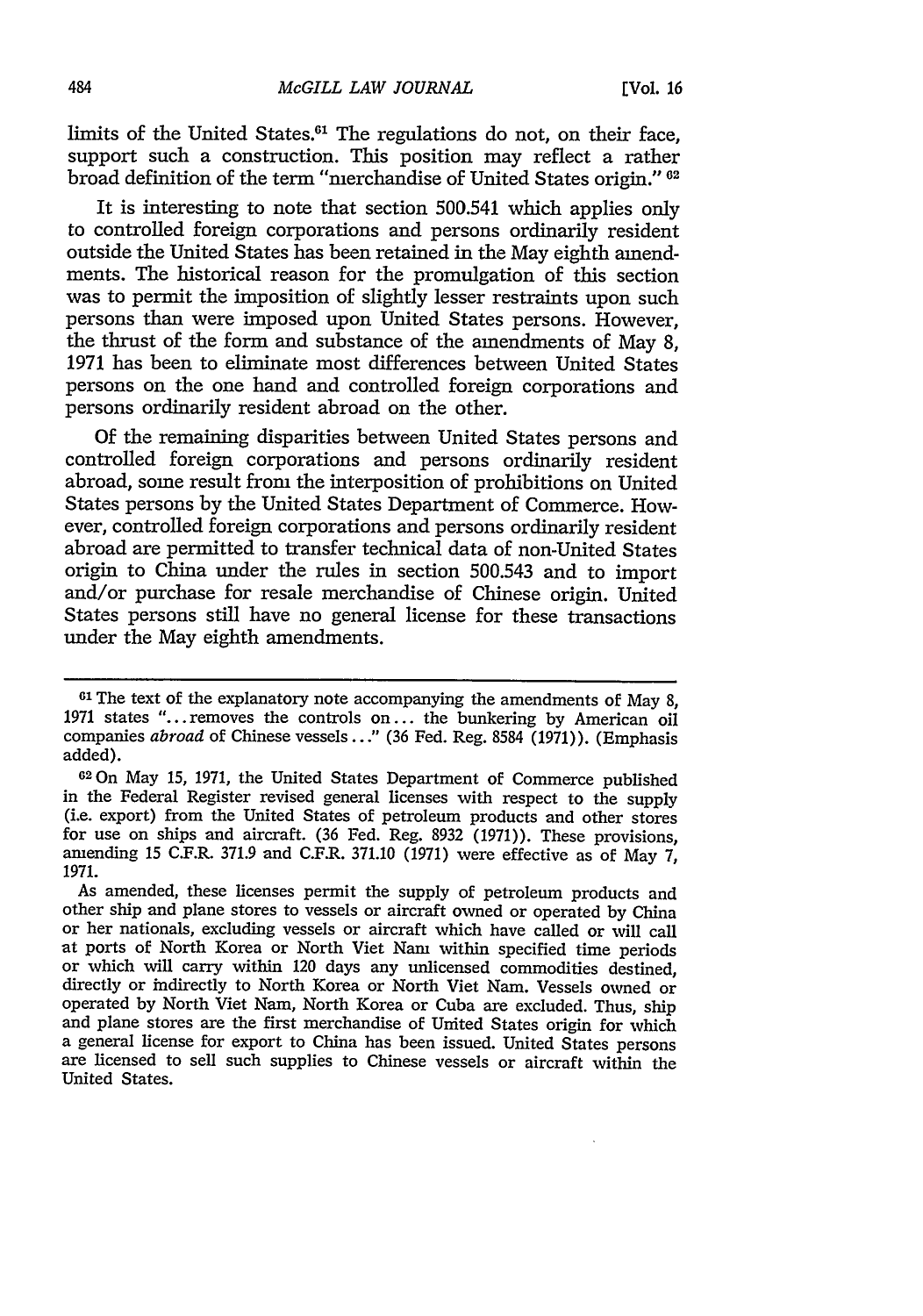In conclusion, the May eighth amendments relax restrictions on United States persons, controlled foreign corporations, and persons ordinarily resident abroad with respect to the use of United States currency, transportation and insurance of merchandise bound to or from China, and the fueling of Chinese vessels and aircraft.

The *Foreign Assets Control Regulations* amendment effective on June 10, 1971 appeared in the Federal Register on June 12, 1971.<sup>63</sup> This amendment, adding a new section 500.547, provides a general license for the purchase of merchandise of Chinese origin; prior to June tenth, United States persons were prohibited, with limited exceptions,<sup>64</sup> from purchasing, dealing in, or importing into the United States any merchandise of Chinese origin as described in section 500.204 of the regulations. The general license applies to all transactions in Chinese merchandise after June 10, 1971; however, merchandise of North Korean or North Viet Namese origin is still embargoed. Although the amendment is applicable by its terms to controlled foreign corporations and persons ordinarily resident abroad, the effect on such corporations or persons is negligible in view of the license granted to them previously under 500.541 to purchase, deal in, or import into foreign countries merchandise of Chinese origin. Some controlled foreign corporations or foreign residents may take advantage of the license to purchase Chinese goods for resale to the United States, or to purchase components, materials, or products of Chinese origin for further manufacture or processing prior to sale in the United States.

The more significant action taken on June 10, 1971 was the announcement of the classes of merchandise of United States origin for which a general license was granted to permit export to China. This action was taken by amendment to the *Export Control Regulations 3 <sup>5</sup>*which are issued under the *Export Administration Act of 1969.* The amendment was promulgated by the Export Control Office of the Commerce Department which has primary authority to regulate the export policy of the United States.

The scope of the general license is not terribly broad — although Schedule 1 under amended Part 371 which lists the licensed merchandise is lengthy and complex. Foodstuffs, medecines, fertilizers and

**<sup>03</sup>**36 Fed. Reg. 11441 (1971).

<sup>64</sup> See n. 21 and n. 22 *supra;* the June amendment deletes section 500.544 as no longer necessary.

**<sup>05</sup>36** Fed. Reg. 11808 (1971) amending 15 C.F.R. 371.3 and adding Supplement No. 1 to Part 371. This amendment, published June 19, 1971 is effective June 11, 1971.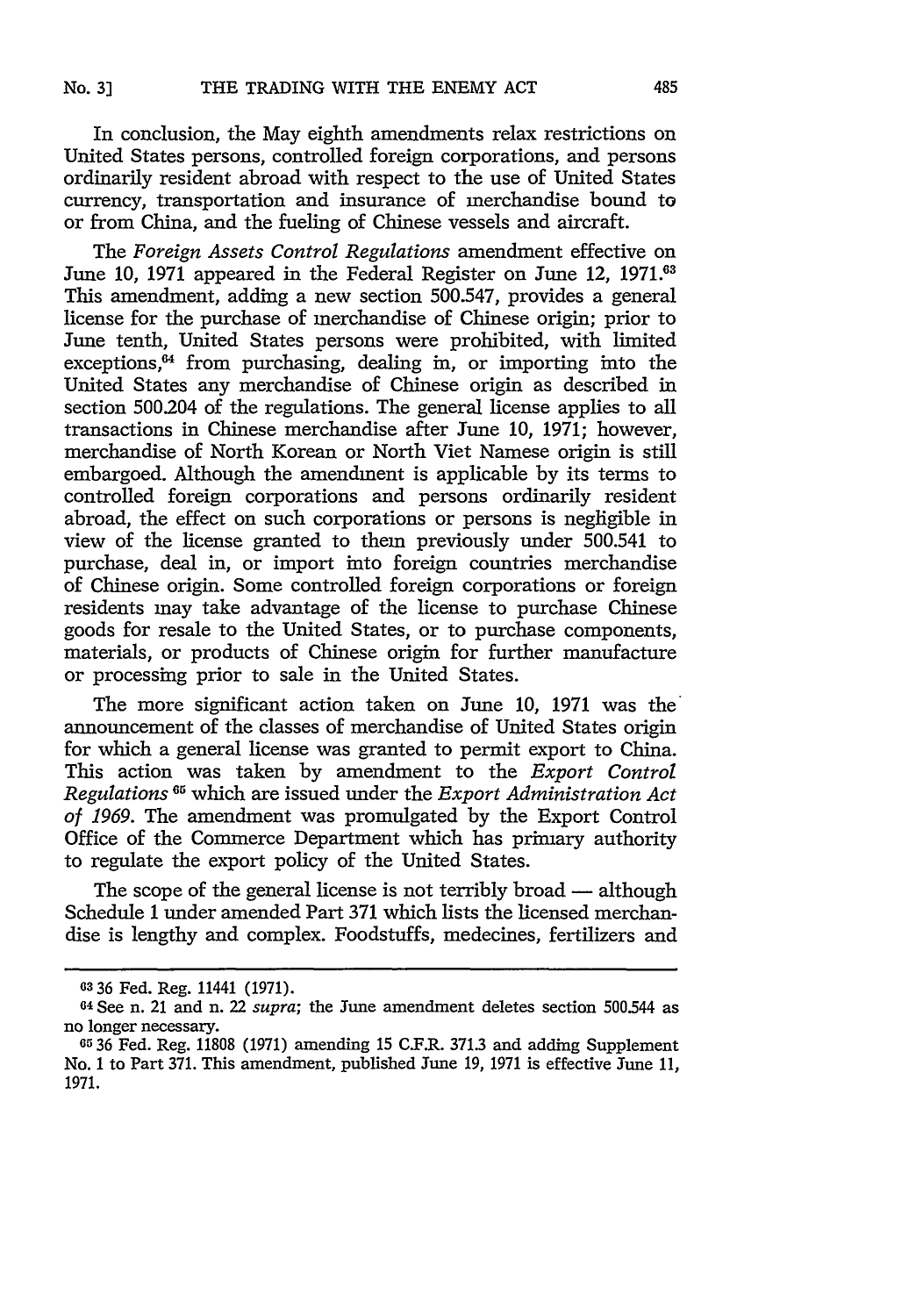a host of other non-strategic items are included. Despite speculation on the scope of the list prior to its appearance, $66$  one must conclude that the list was probably prepared prior to the April 14th announcement by President Nixon. It is, if anything, on the restrictive side **-** narrower than the COCOM list embargo on China, and narrower than the United States embargo on trade with the Soviet Union. It is, however, primarily an embargo on United States persons; the embargo respects the territorial principal embodied in private international law. Further, it seems likely that the scope of the license will be broadened to reflect or induce additional diplomatic contacts between China and the United States.

The impact of amended Part 371 on controlled foreign corporations and persons ordinarily resident abroad is indirect, but not unimportant. The *Foreign Assets Control Regulations* prohibit sales of merchandise of United States origin to China unless a general or validated license therefor has been issued by the Commerce Department. While this restriction is essentially surplusage with respect to United States persons, since they are restrained by the *Export Control Regulations,* the regulations are effective to limit the sale of merchandise of United States origin by controlled foreign corporations and persons ordinarily resident abroad.<sup>67</sup> As indicated above in the body of this article, this restriction may have played a significant part in limiting the development of exports by controlled Canadian corporations to China.

While the regulations as amended license the export of a host of finished products, including agricultural equipment, there is no good indication whether the license to export a tractor made in the United States includes a license to export a tractor manufactured in Canada which contains some parts made in the United States. Even if we assume that when the completed products are licensed, the components are licensed *a fortiori,* it is not clear whether similar components in a light truck manufactured in Canada would be licensed. (Light trucks are not licensed). Thus, the amended regulations provide no real solution to the "merchandise of United

**<sup>60</sup>**See e.g., New York Times, April 15, 1971, at **p.** 1, col. 8; Wall Street Journal, April 15, 1971, at p. 2, col. 2 in which Professor Stanley Lubman of the Faculty of Law of the University of California expresses concern that pressure from the Department of Defense sought to restrict narrowly the classes of "nonstrategic goods" for which a license was granted.

**<sup>67 31</sup>** C.F.R. 500.533 (1971) licenses all exports of merchandise of United States origin to China for which a general or validated license has been issued by the Commerce Department.